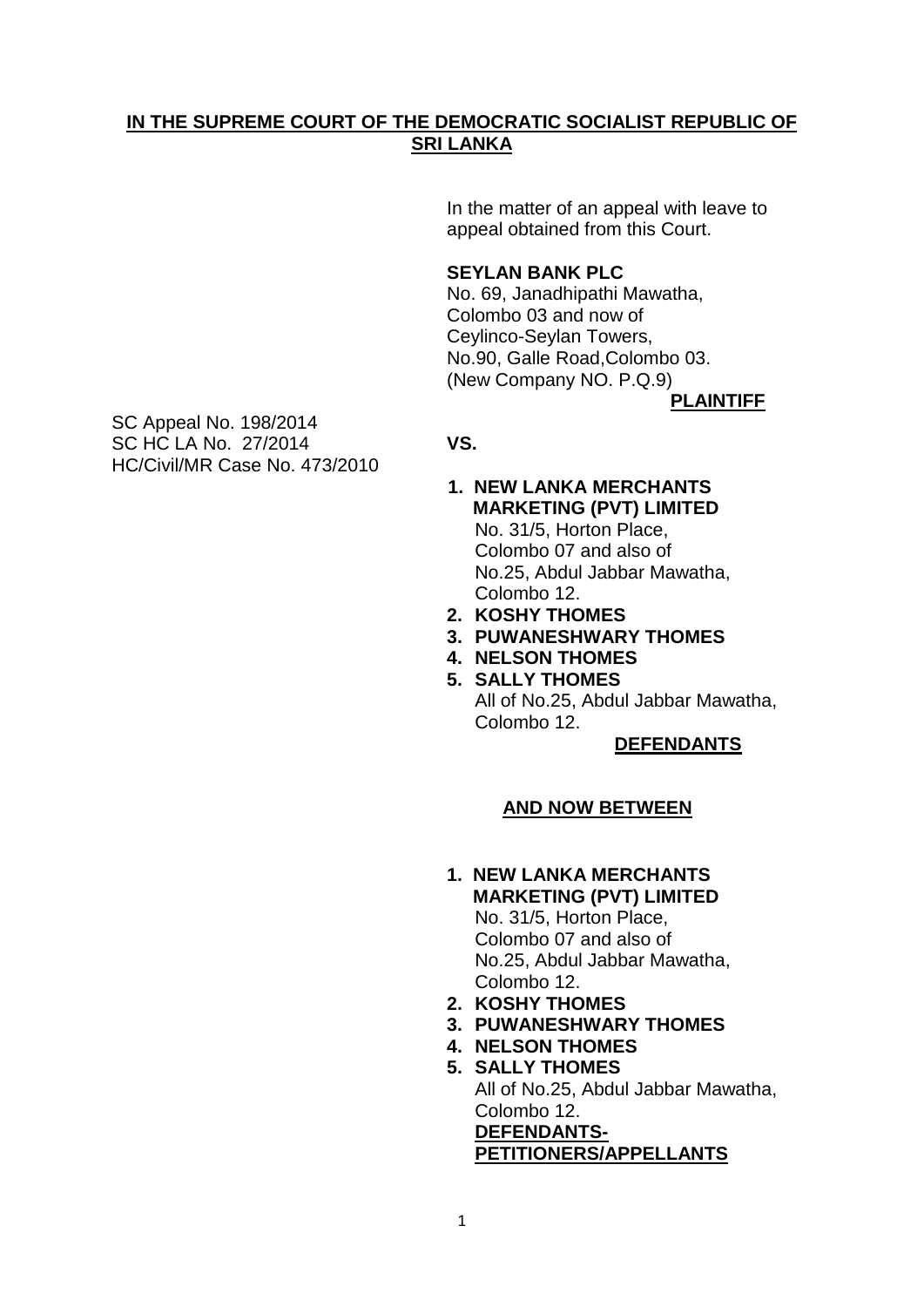**VS.**

**1. SEYLAN BANK PLC** No. 69, Janadhipathi Mawatha, Colombo 03 and now of Ceylinco-Seylan Towers, No.90, Galle Road,Colombo 03. (New Company NO. P.Q.9) **PLAINTIFF-RESPONDENT**

# **AND**

- **2. THE GOLDEN KEY CREDIT CARD COMPANY LIMITED** No. 2. R.A.De Mel Mawatha, Colombo 03.
- **3. DR. LALITH KOTELAWALA** No. 2. R.A.De Mel Mawatha, Colombo 03.

**PARTIES TO BE ADDED-RESPONDENTS**

**BEFORE:** Sisira J.De Abrew J. Upaly Abeyrathne J. Prasanna Jayawardena, PC. J. **COUNSEL:** Geoffrey Alagaratnam, PC with L.Ganeshanathan for the Defendants-Petitioners-Appellants. Nigel Hatch, PC with Shanaka De Livera and Ms.S Ellangage for the Plaintiff-Respondents-Respondents. **WRITTEN** On 19<sup>th</sup> June 2015 by the Plaintiffs-Respondents-Respondents. **SUBMISSIONS FILED:** Not filed by the Defendants-Petitioners/Appellants. **ARGUED ON:** 07<sup>th</sup> July 2016. **DECIDED ON:** 19<sup>th</sup> May 2017.

Prasanna Jayawardena, PC, J.

On 30<sup>th</sup> July 2010, the Plaintiff- Respondent Bank ["the plaintiff"] instituted this Action against the 1<sup>st</sup> Defendant-Petitioner/Appellant Company ["the 1<sup>st</sup> defendant"] in the High Court of the Western Province exercising Civil (Commercial) Jurisdiction. The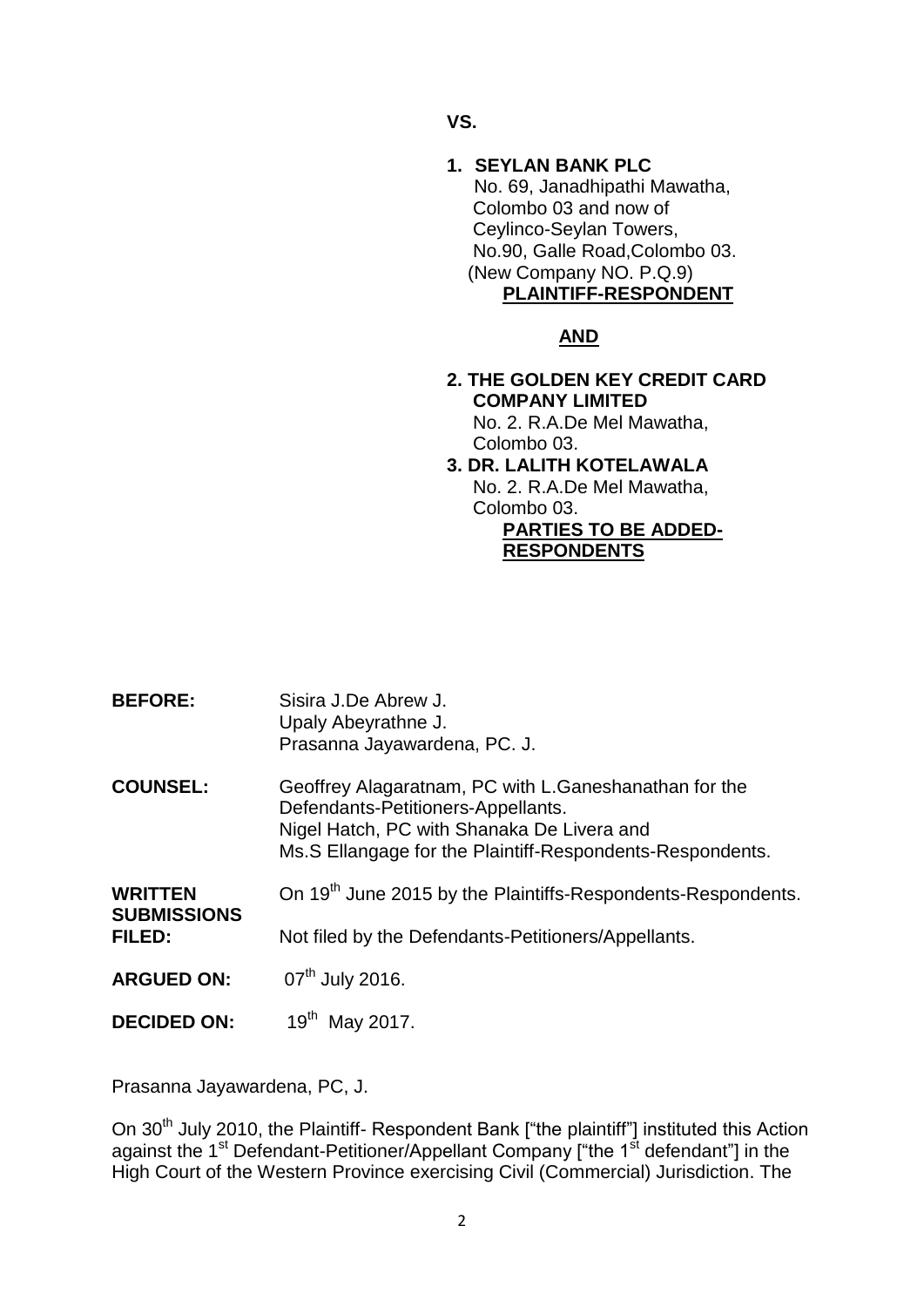plaintiff prayed for the recovery of a sum of money which was said to have been lent and advanced to the 1<sup>st</sup> defendant upon an overdraft facility. The plaintiff pleaded that the  $2^{nd}$  to  $5^{th}$  Defendants-Petitioners/Appellants ["the  $2^{nd}$  to  $5^{th}$  defendants"] were also, jointly and severally, liable to repay these monies under and in terms of a written guarantee executed by them undertaking personal liability to pay monies due from the 1<sup>st</sup> defendant to the plaintiff.

On 02<sup>nd</sup> June 2011, all the defendants filed a joint answer denying liability to pay any monies. No claim in reconvention was made. Immediately after filing answer, the defendants made an application, by way of a petition dated 03<sup>rd</sup> June 2011 and supporting affidavit, seeking to add the duly incorporated Company named Golden Key Credit Card Company Limited ["Golden Key"] and the individual named Lalith Kotelawela, ["Kotelawala"] as defendants in the case. These two persons were named as the "Parties to be Added" in the Defendants' petition dated 03<sup>rd</sup> June 2011. The provision of law which governs the defendants" application to add these two persons, is Section 18 (1) of the Civil Procedure Code, which sets out the circumstances in which a person may be added as a party to a pending case.

As set out in the defendants' aforesaid petition, the application to add Golden Key and Kotelawela has been made on the basis of the defendants' claims that: Kotelawela was the Chairman of Golden Key and also the Founder Chairman/Managing Director of the plaintiff company; Kotelawala was the *"alter ego"* of both Golden Key and the plaintiff; these two companies and Kotelawela *"were inextricably linked"*; the plaintiff and the defendants had entered into the agreement set out in the letter dated 31<sup>st</sup> October 2008, filed with the answer marked **"D3"** on the strength of oral representations made by Golden Key and the plaintiff that the plaintiff will give banking facilities to the 1<sup>st</sup> defendant against the "collateral *security"* given by Golden Key; in terms thereof, Golden Key gave the plaintiff a letter of undertaking agreeing to pay a sum of Rs.16 million to the plaintiff in the event of the 1<sup>st</sup> defendant defaulting to repay the monies due upon an overdraft facility granted by the plaintiff to the  $1<sup>st</sup>$  defendant; at the time this letter of undertaking was issued, the 4<sup>th</sup> and 5<sup>th</sup> defendants had a "security deposit" of Rs.40 million with Golden Key and they were utilising the deposit interest paid thereon, to repay the monies due upon the banking facilities granted by the plaintiff to the 1<sup>st</sup> defendant; following the financial crisis which beset Golden Key in 2009, the  $4<sup>th</sup>$  and 5 th defendants sought to withdraw this aforesaid *"security deposit"* to repay the plaintiff but were not paid any monies by Golden Key; the  $4<sup>th</sup>$  defendant then asked the plaintiff and Golden Key to set off the monies due upon the overdraft facility from the security deposit of Rs. 40 million placed with Golden Key and refund the balance sum of Rs. 28 million to the  $4<sup>th</sup>$  defendant; the plaintiff had not acted in terms of the aforesaid request and instead, instituted the present action against the defendants to recover the monies due upon the overdraft facility; the plaintiff and Golden Key *"are guilty of fraud and collusion"* and have *"deliberately induced"* the defendants to enter into a contract with the plaintiff; the plaintiff *"having at the time of the agreement accepted the collateral security given by"* Golden Key, has failed to set off the sums due to it from 1<sup>st</sup> defendant from the security deposit given by the 4<sup>th</sup> and 5<sup>th</sup> defendants to Golden Key; and, in the aforesaid circumstances, the presence of Golden Key and Kotelawala as parties to the action *"may be necessary in order to enable Your Honours Court to effectually and completely adjudicate upon and settle all the questions involved in the present action"*.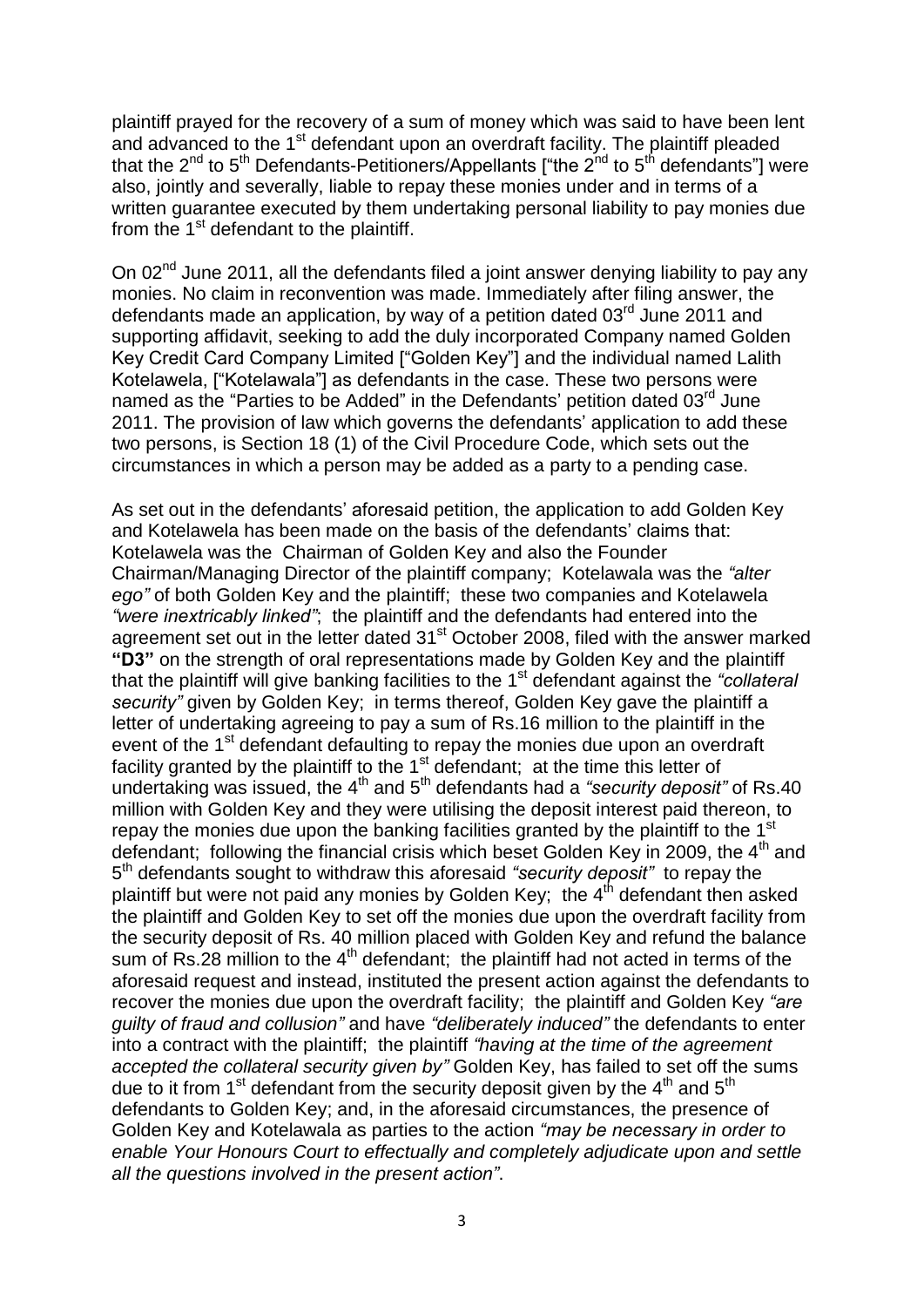The plaintiff filed a statement of objections praying for the dismissal of the defendants" application to add Golden Key and Kotelawala and pleading, *inter alia,*  that: the overdraft facility granted to the  $1<sup>st</sup>$  defendant was secured by the personal guarantee executed by the  $2^{nd}$  to  $5^{th}$  defendants; Golden Key's letter of undertaking referred to by the defendants was a *"further security"* and this letter of undertaking dated 25th August 2008 was filed with the statement of objections marked **"Q1"**; the defendants alleged *"security deposit"* had been deposited by them *"in a company which is a separate legal entity"*; and the plaintiff had not recovered any money from Golden Key.

The case record indicates that, neither Golden Key Company nor Kotelawala entered an appearance in response to the notices which were issued and which were eventually served on them, after considerable effort over a period of approximately two years.

In these circumstances, the defendants' application for addition of parties was taken up for inquiry on 13<sup>th</sup> December 2013. Only the plaintiff and the defendants participated at the Inquiry. At their request, the Inquiry was decided upon written submissions.

By his Order dated  $25<sup>th</sup>$  April 2014, the learned High Court Judge refused the defendants" application for addition of parties, holding that, Golden Key and Kotelawala were not *"necessary parties"* as contemplated by Section 18 (1) and that, therefore, the defendants" application should be dismissed. In reaching this conclusion, the learned High Court Judge held that, any claim the defendants may have against Golden Key has to be determined between the defendants and Golden Key and is independent of the plaintiff"s cause of action in the present case against the defendants. The learned High Court Judge also observed that, the  $2^{nd}$  to  $5^{th}$ defendants" personal guarantee and the letter of undertaking marked **"Q1"** issued by Golden Key were independent of each other and the plaintiff has the option of deciding to proceed against the  $2<sup>nd</sup>$  to  $5<sup>th</sup>$  defendants upon their personal guarantee without proceeding against Golden Key upon the letter of undertaking marked **"Q1"**.

The defendants made an application to this Court seeking Leave to Appeal from the aforesaid Order and obtained Leave to Appeal on the following two questions of law, which are reproduced *verbatim*:

- *(a) Did the learned High Court Judge err in law in interpreting and applying the provisions of Section 18 (1) of the Civil Procedure Code ?*
- *(b) Did the learned High Court Judge err in law in failing to consider the purported effect of Section 34 (3) of the Civil Procedure Code ?*

The aforesaid first question of law to be determined in this appeal asks whether the learned High Court Judge misinterpreted and misapplied Section 18 (1). Therefore, the determination of this appeal requires an identification of the true nature, scope and effect of Section 18 (1) and its application to the facts of the present case.

However, before proceeding to determine this appeal, it has to be noted that, the defendants" application to add parties is based on their contention, both in the High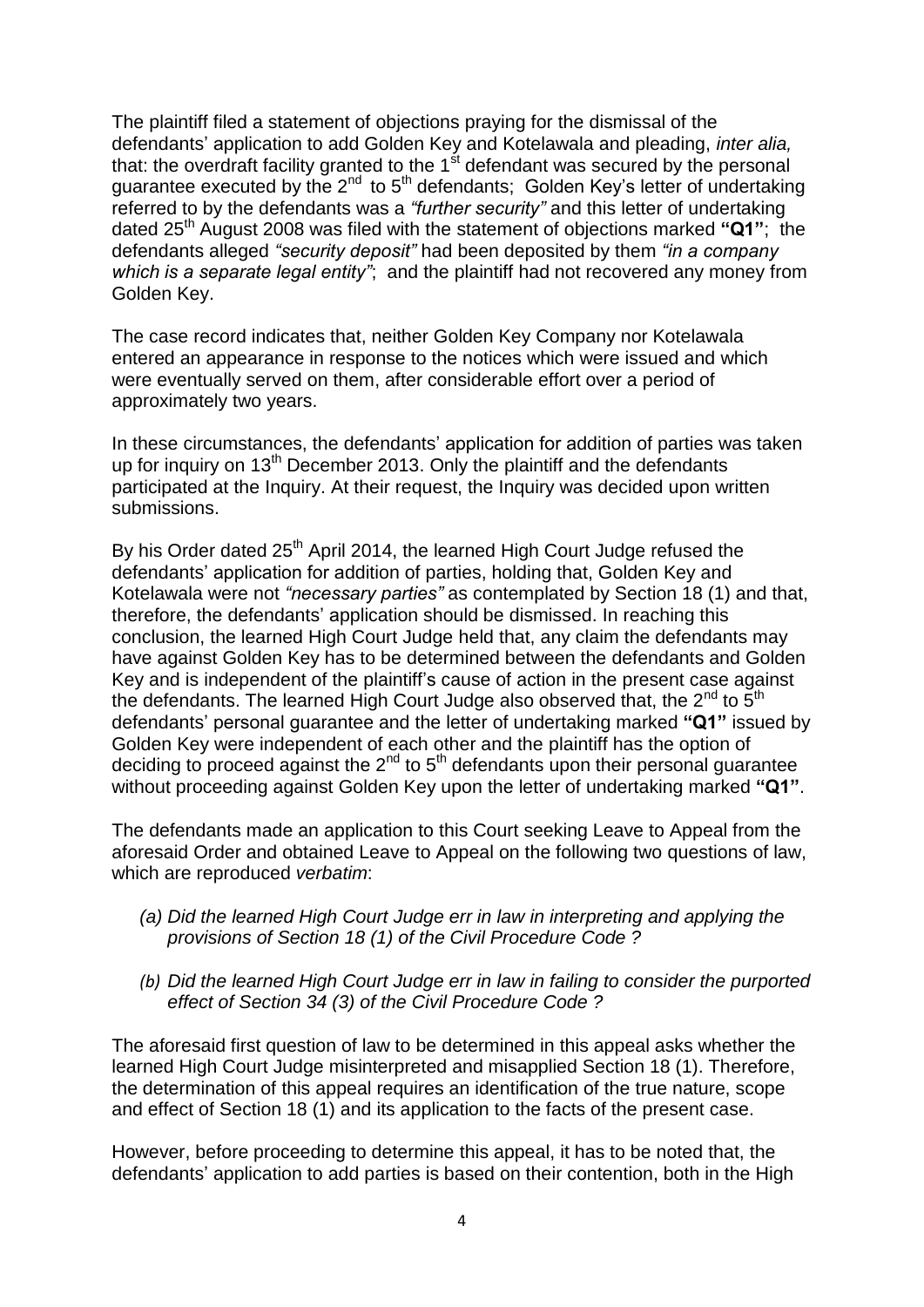Court and in this Court, that, the Court must apply what they term the *"wider construction"* of Section 18 (1) espoused by Lord Esher M.R in BYRNE vs. BROWN AND DIPLOCK[ 1889 22 QBD 657] and in MONTGOMERY vs. FOY, MORGAN AND CO [1895 2 QB 321] . The defendants submit that this *"wider construction"* was adopted by this Court in COOMARASWAMY vs. ANDIRIS APPUHAMY [1985 2 SLR 219] and followed in the later cases of DASSANAYAKE vs. PEOPLE"S BANK [1995 2 SLR 320], PERERA vs. LOKUGE [2000 3 SLR 200] and FERNANDO vs. TENNAKOON [2010 2 SLR 22]. The defendants submit that, therefore, Golden Key and Kotelawela must be added as parties upon an application of this *"wider construction"* of Section 18 (1). This contention was rejected by the learned High Court Judge. However, the application made by the defendants to add Golden Key and Kotelawela has resulted in a procedural delay of nearly three years in the High Court (largely due to delay in serving notice on Golden Key and Kotelawela) and further delay consequent to the defendants seeking leave to appeal from the Order of the High Court. It is also relevant to state here that, applications to add parties invoking the so-called *"wider construction"* of Section 18 (1), are frequently made to the original Courts even where it is plainly clear that, the proposed addition is not permissible under and in terms of Section 18 (1). Each such application causes delay and adds to the work load of Courts. Needless to say, delay in litigation is usually prejudicial and efforts should be made to reduce the causes of delay.

In these circumstances, it will be useful to examine the decisions of the Courts which have considered the circumstances in which a person should be added as a party, under and in terms of Section 18 (1) of the Civil Procedure Code, and seek to ascertain the true nature, scope and effect of the *"wider construction"*, which the defendants claim they rely on.

There have been many decisions of our Courts which have examined the type of person who will fall within the description set out in Section 18 (1) and who, therefore, should be added as a party to a pending action. In these examinations, our Courts often looked to the English Law since Section 18 (1) of our Civil Procedure Code, which was introduced in 1889, is modelled on and is very similar to Order 16, rule 11 of the Rules of the Supreme Court of England ,1883 which, *inter alia*, stated that, the Court may order:

*"….. the names of any parties, whether plaintiffs or defendants, who ought to have been joined, or whose presence before the court may be necessary in order to enable the court effectually and completely to adjudicate upon and settle all the questions involved in the cause or matter be added"*.

Thus, in the early Case of MEIDEEN vs. BANDA [1 NLR 51], Withers J held (at p. 54) tha*t "Now the language of the 18th section of our Civil Procedure Code corresponds with the language of Rule 11, Order XVI., of the Supreme Court of England, and this being so, I take it that on principle we are bound to follow the decisions of the High Court of Appeal on questions arising out of the rules of the Supreme Court in England …"*. The fact that, the English Law can provide useful guidance with regard to the criteria which determine questions relating to the addition of parties, has been recognized by the Supreme Court in the later cases of PONNUTHURAI vs. JUHAR [66 NLR 375 at p.376], THE CHARTERED BANK vs.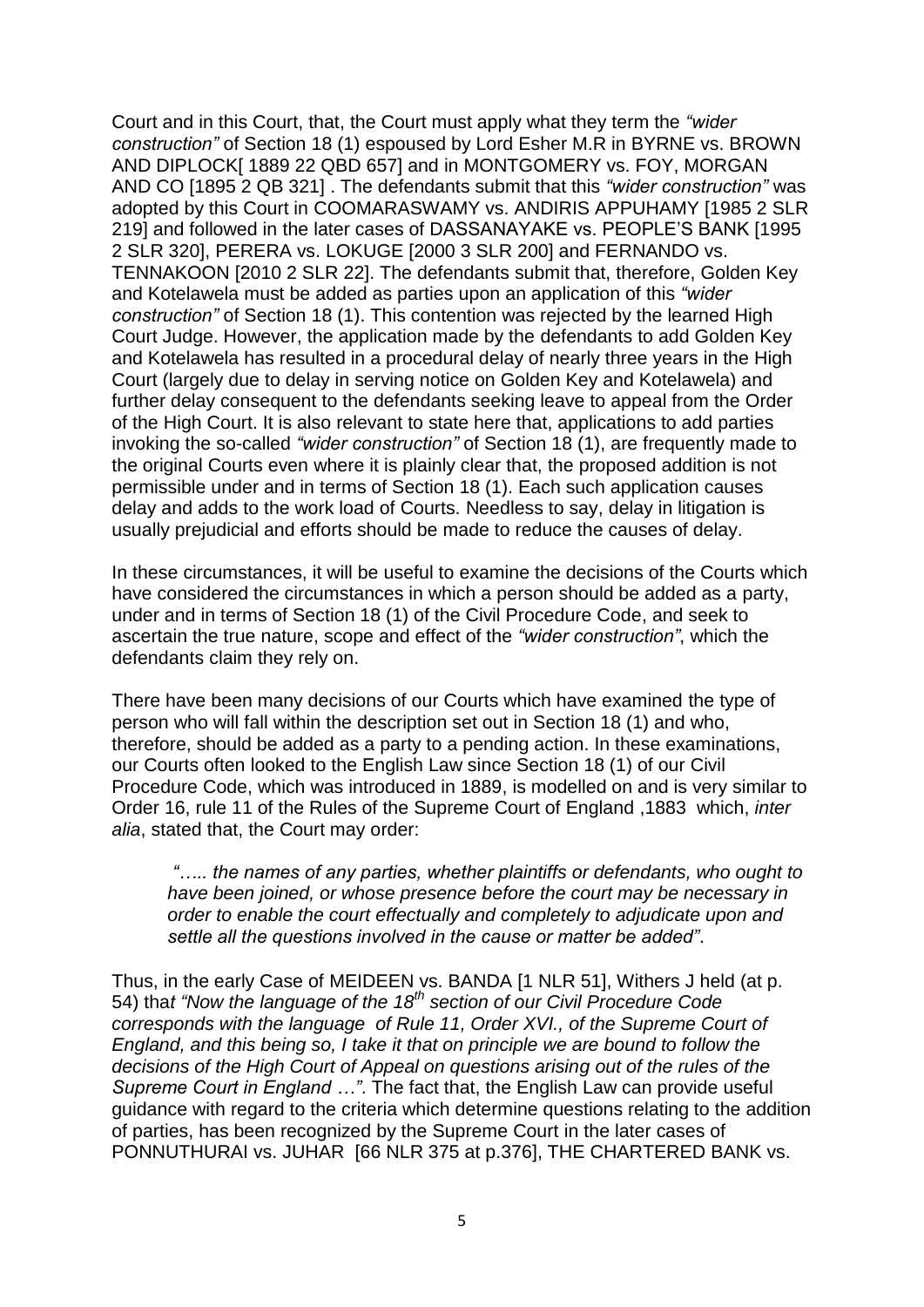DE SILVA [67 NLR 135 at p.142] and COOMARASWAMY vs. ANDIRIS APPUHAMY [1985 2 SLR 219 at p.221-222].

Therefore, an examination of the decisions of the Courts of England which applied Order 16, rule 11 of the Rules of the Supreme Court of England,1883 will help understand the nature, scope and effect of Section 18 (1) of our Code.

In the early case of NORRIS vs. BEAZLEY [1877 2 C.P.D. 80], Lord Coleridge C.J. considered the circumstances in which a party may be added to a pending action and held that, the Court should decide such an issue by ascertaining whether the plaintiff had a cause of action against the person sought to be added which ought to be determined in the pending action itself. The learned Chief Justice held (at p.83- 84), *"It seems to me to be correctly argued that those words plainly imply that the defendant to be added must be a defendant against whom the plaintiff has some cause of complaint, which ought to be determined in the action, and that it was never intended to apply where the person to be added as defendant is a person against whom the plaintiff has no claim, and does not desire to prosecute any."* [emphasis added].

This somewhat restricted approach which limited the addition of parties to persons against whom the plaintiff had a cause of action which ought to be determined in the pending action itself, was later described as the *"narrower construction"* of the circumstances which would justify the addition of a party to a pending action. This approach has been favoured in cases such as McCHEAN vs. GILES [1902 1 Ch. 911], HOOD BARRS vs. FRAMPTON, KNIGHT AND CLAYTON [1924 W.N. 287] and ATID NAVIGATION CO. LTD vs. FAIRPLAY TOWAGE & SHIPPING CO [1955 1 AER 698].

However, a less restricted line of authority in the English Law sprang from the judgments of Lord Esher M.R. in the Court of Appeal in the aforesaid cases of BYRNE vs. BROWN AND DIPLOCK and in MONTGOMERY vs. FOY, MORGAN AND CO. In these two decisions, the learned Master of the Rolls advocated what has been later termed a *"wider construction"* of the circumstances which would justify the addition of a party to a pending action.

Thus, in BYRNE"s case (at p.666), Lord Esher M.R. observed, *"One of the chief objects of the Judicature Act was to secure that, whenever a Court can see in the transaction brought before it that the rights of one of the parties will or may be so affected that under the forms of law other actions may be brought in respect of that transaction, the Court shall have power to bring all the parties before it, and determine the rights of all in one proceeding. It is not necessary that the evidence in the issues raised by the new parties being brought in should be exactly the same; it is sufficient if the main evidence, and the main inquiry, will be the same, and the Court then has the power to bring in the new parties; and to adjudicate in one proceeding upon the rights of all the parties before it. Another great object was to diminish the cost of litigation. That being so, the Court ought to give the largest construction to those Acts in order to carry out as far as possible the two objects I have mentioned"*. In MONTGOMERY"s Case (at p.324), Lord Esher M.R. stated, *"I can find no case which decides that we cannot construe the rule as enabling the Court under such circumstances to effectuate what was one of the great*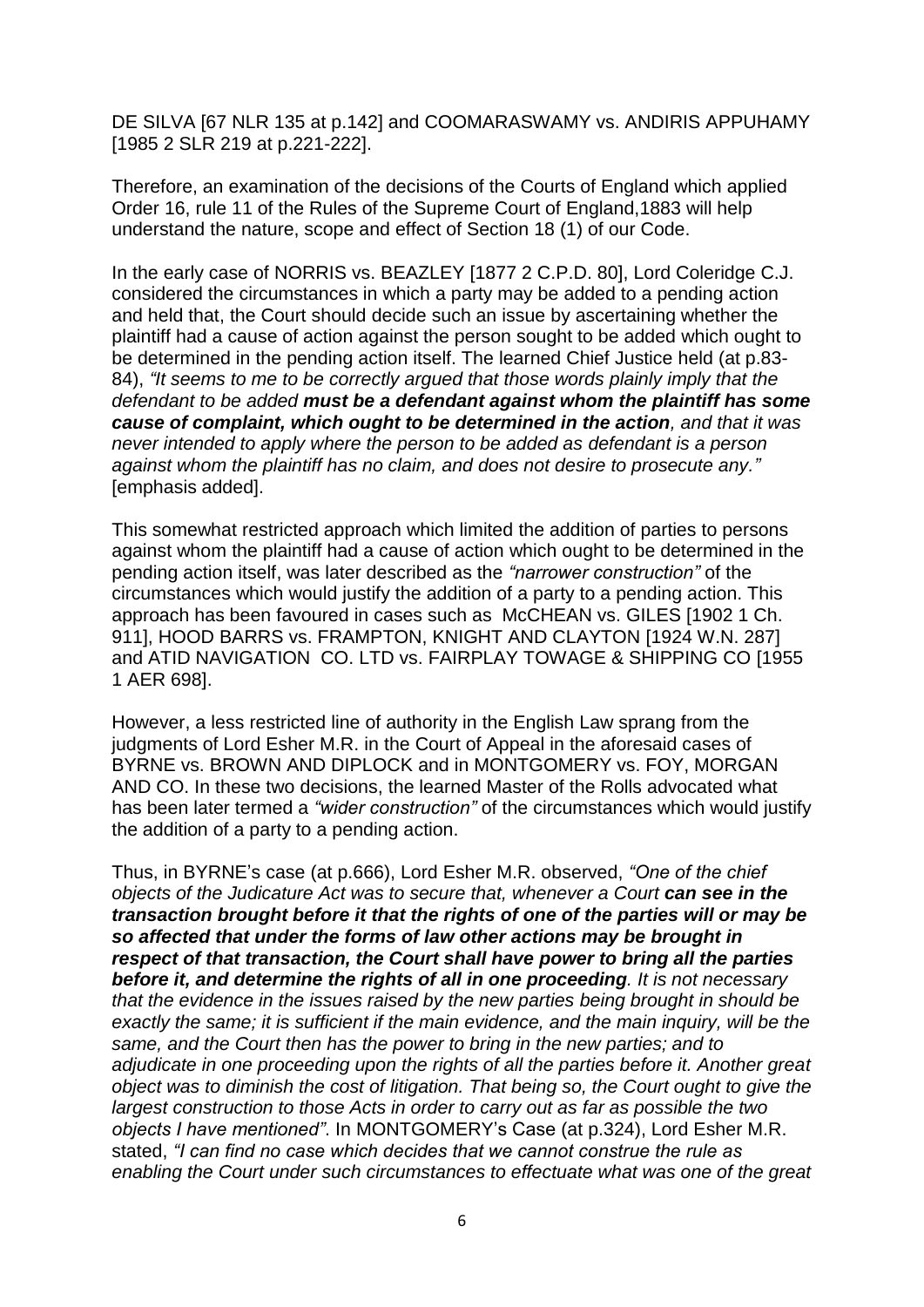*objects of the Judicature Acts, namely that, where there is one subject-matter out of which several disputes arise, all parties may be brought before the Court, and all those disputes may be determined at the same time without the delay and expense of several actions and trials."* [emphasis added].

However, it is important to note that, in BYRNE"s case, Lord Esher M.R. himself (at p. 666) recognized that his aforesaid statements were *"general observations"*.

The approach adopted by Lord Esher M.R. was followed in the later case of BENTLEY MOTORS (1931) LTD. vs. LAGONDA LTD. [1945 2 AER 211].

Thereafter, in the often cited decision of AMON vs. RAPAHEL TUCK AND SONS LTD [1956 1 AER 273], Devlin J carefully reviewed the two different lines of authorities and devised an approach and set of tests for determining whether a person should be added as a party, which may be described as standing between the *"narrower construction"* preferred by Lord Coleridge C.J. and the *"wider construction"* espoused by Lord Esher M.R.

In AMON"s Case, Devlin J was not inclined to follow the approach taken by Lord Coleridge CJ in NORRIS vs. BEAZLEY that, the addition of a party should be confined *only* to instances where the plaintiff has a cause of action against the person sought to be added which ought to be determined in the pending action itself and observed (at p. 277), *"Nevertheless, the later authorities, which are binding on me, show conclusively that a party can be joined as defendant even though the plaintiff does not think that he has any cause of action against him."*.

But, at the same time, Devlin J did not share Lord Esher"s aforesaid view expressed in BYRNE"s case and MONTGOMERY"s case that, the objective of preventing the multiplicity of litigation should be given pre-eminence when deciding whether a person should be added. In this connection, Devlin J stated (at p.285) *"I do not, with deference to those who have thought otherwise, agree that the main object of the rule is to prevent multiplicity of actions, though it may incidentally have that effect"*. In this regard, Devlin J pointed out, with regard to the object of Order 16, r.11, that, *"It is not to marry a future action to an existing one, but to ensure that all the necessary parties to the existing one (using "necessary" in the broad sense of being necessary to effectual and complete adjudication in the existing action) are before the court. It does incidentally keep down multiplicity of actions, because if the necessary parties cannot get before the court in an existing action, they will naturally try to do so in another one, but that appears to me to be a desirable consequence of the rule rather than its main objective"*.

Devlin J observed (at p. 280) that, Order 16, rule 11 had **two limbs** [as does our Section 18 (1)] and posed the pertinent question *"If all the parties who 'ought to have been joined' under the first limb are joined, who are the 'necessary parties' contemplated by the second limb ?"* [emphasis added].

Devlin J emphasised that, the addition of a person to a pending action under and in terms of the **`second limb'** of Order 16, rule 11 on the ground that he is a *`necessary party"*, is governed by and **can only be done in terms of Order 16, rule 11**. Thus, Devlin J pointed out (at p. 279) that, the Court"s decision whether or not to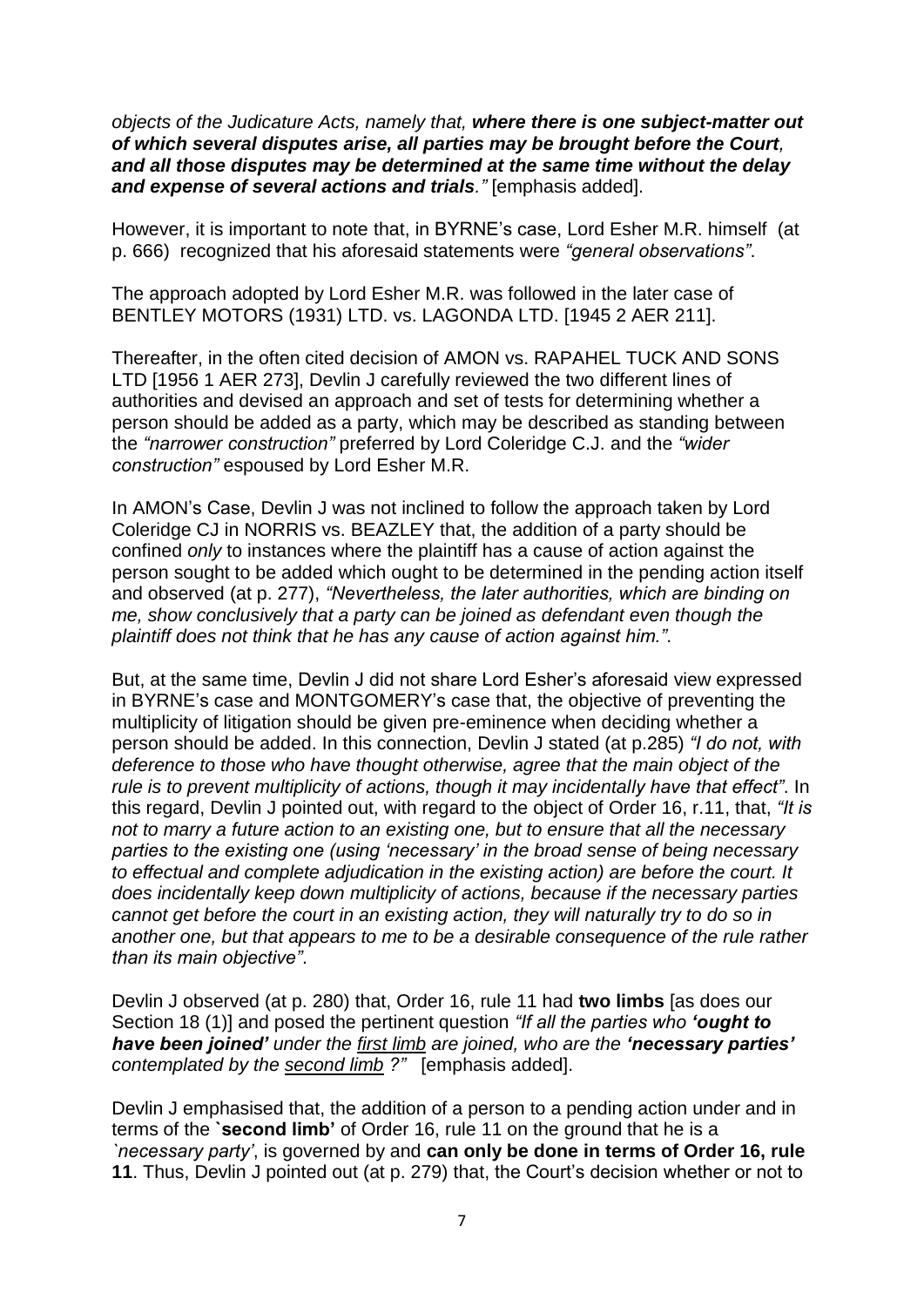add a person on the basis that he is a *"necessary party" "….. really turns on the true construction of the rule, and, in particular, the meaning of the words* 

*'….. whose presence before the court may be necessary in order to enable the court effectually and completely to adjudicate upon and settle all the questions involved in the cause or matter'*.

*The beginning and end of the matter is that the court has jurisdiction to join a person whose presence is necessary for the prescribed purpose and has no jurisdiction under the rule to join a person whose presence is not necessary for that purpose*.

*It is not, I think, disputed that "the cause or matter" is the action as it stands between the existing parties. If it were otherwise, then anybody who showed a cause of action against either a plaintiff or defendant could, of course, say that the question involved in his cause of action could not be settled unless he was made a party."* [emphasis added].

Devlin J went on to examine who could be described as a *`necessary party"* as contemplated by the aforesaid **second limb** and observed (at p. 286-287) *"It is the words of the rule that now govern the matter, whatever the object for which it was made, and it is true that the words "all the questions involved in the cause or matter" are very wide. They are so wide that no one suggests they can be read without some limitation. The limitation is not something to be left to be settled by the court in its discretion. It is there in the earlier words of the rule. The person to be joined must be someone whose presence is necessary as a party."*. [emphasis added].

Devlin J then formulated (at p.286-287) the following test which may be applied when determining whether a person should be added as a party under the aforesaid second limb: *"What makes a person a necessary party ? It is not, of course, merely that he has relevant evidence to give on some of the questions involved.; that would only make him a relevant witness. It is not merely that he has an interest in the correct solution of some question involved and has thought of relevant arguments to advance and is afraid that the existing parties may not advance them adequately ……..The only reason which makes it necessary to make a person a party to an action is so that he should be bound by the result of the action, and the question to be so settled, therefore, must be a question in the action which cannot be effectually and completely settled unless he is a party."* [emphasis added].

Devlin J went on to identify another test which may be applied when determining whether a person is a *"necessary party"* who should be added, and stated (at p. 290) *"I think the test is: May the order for which the plaintiff is asking directly affect the intervener in the enjoyment of his legal rights ?".* [emphasis added].

By way of two further tests, Devlin J stated that, a plaintiff or a defendant would be entitled to add a person whose presence before the Court as a party to the pending action is required to enable one of them to either: (i) effectually and completely establish their case; or (ii) to effectually and completely obtain the reliefs they seek in the action; even if that person is not bound by the determination of a pending action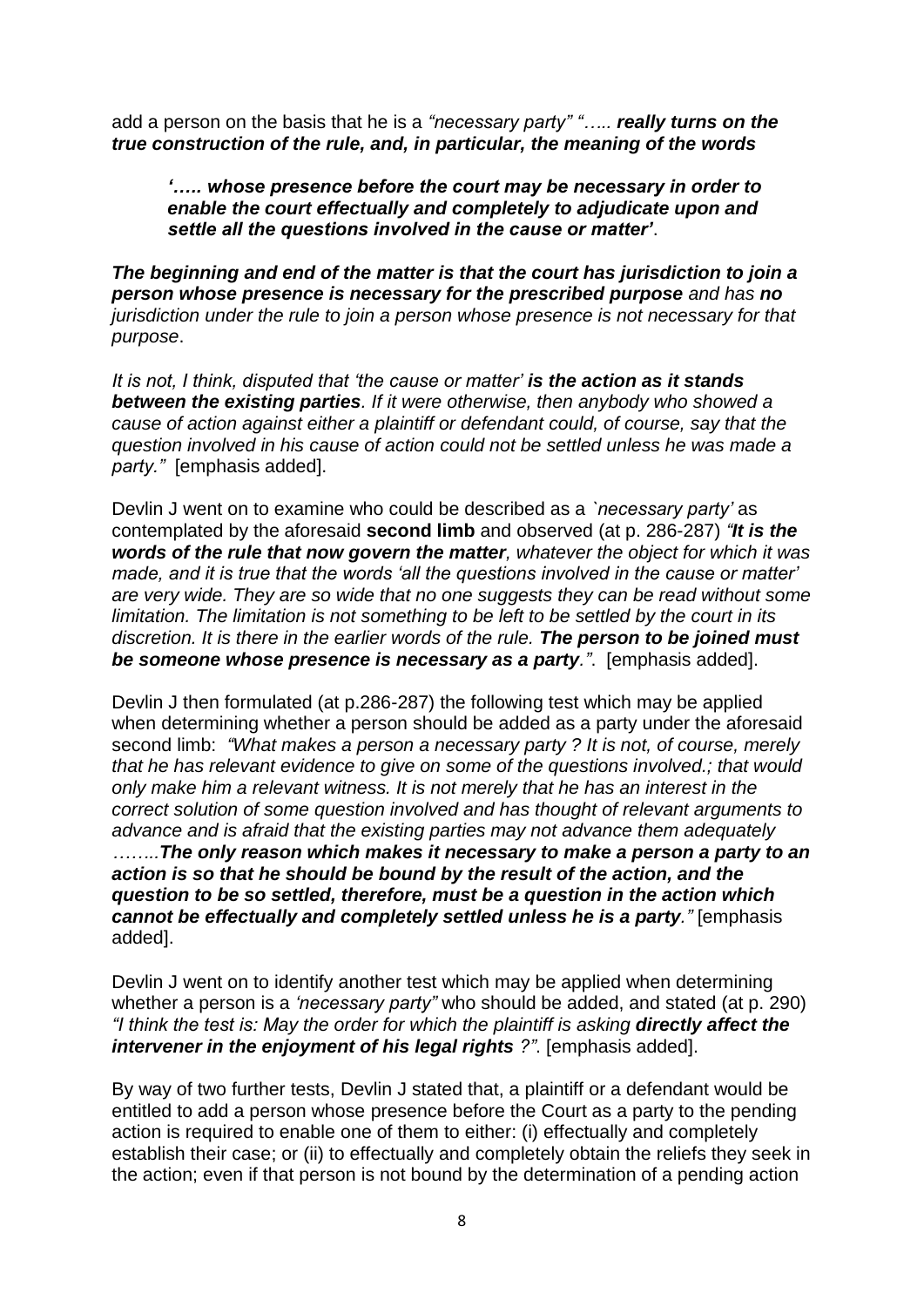and his legal rights are not affected by the Orders sought in that action. Devlin J explained that this was so since, in such circumstances, the presence of that person before the Court as a party to the action, was necessary to effectually and completely adjudicate upon and settle that action - *vide:* p. 290.

However, Devlin J went on to stress that, the aforesaid tests he formulated were neither universal nor exhaustive and stated (at p.290), *"It must not be supposed that the test which I have employed can be applied to every sort of application under the rule, and I am not attempting to lay down, or holding that the authorities lay down, a test of universal efficacy.".* and *"….. the test that is appropriate to determine whether a party is necessary or not may vary according to the circumstances."*.

The decision of Devlin J in AMON"s case was followed by John Stephenson J in FIRE, AUTO AND MARINE INSURANCE CO. LTD vs. GREENE [1964 2 AER 761] and by Willmer J in MIGUEL SANCHEZ &CO. vs. THE RESULT [1958 2 WLR 725]

It should also be mentioned here that, in AMON"s case, Devlin J (at p.281-282 and p.287), drew a distinction between `legal rights" and `commercial interests" and expressed the view that, a person's `commercial interests' being affected, would not justify his addition as a party. However, Lord Denning M.R took a different view in the subsequent Case of GURTNER vs. CIRCUIT [1968 1 AER 328] on this question of whether a person whose `pecuniary interests" or `commercial interests" may be affected, could be added as a party in appropriate circumstances.

In GURTNER vs. CIRCUIT, Lord Denning M.R held that even a person whose `pecuniary interests" or `commercial interests" may be affected, could be added as a party, in appropriate circumstances. In that case, the plaintiff instituted an action claiming damages from the defendant for injuries sustained in a motor collision. Summons could not be served on the defendant. The Motor Insurance Bureau, which would become liable in law to pay the amount of any *ex parte* decree which may be entered in the plaintiff's favour, made an application to be added as a party, since the Bureau wished to defend the action.

In the Court of Appeal, Lord Denning M.R. permitted the addition holding that, the Motor Insurance Bureau was entitled to be added as *"they are the people who have to foot the bill"*. The learned Master of the Rolls stated (at p.332) that, *"It seems to me that, when two parties are in a dispute in an action at law and the determination of that dispute will directly affect a third person in his legal rights or his pocket, in that he will be bound to foot the bill, then the court in its discretion, may allow him to be added as a party on such terms as it thinks fit. By doing so, the court achieves the object of the rule. It enables all matters in dispute `to be effectually and completely determined and adjudicated upon" between all those directly concerned in the outcome"*.

Thus, in GURTNER vs. CIRCUIT, Lord Denning M.R. has held that, in some circumstances, a person would be entitled to be added if the determination of the case will affect his `pecuniary interests' or `commercial interests' though his strictly 'legal rights' may not be affected.

In the course of his judgment (at p. 332), Lord Denning M.R. refers to Devlin J's judgment in AMON"s case and makes the remark that, Devlin J thought Order 16,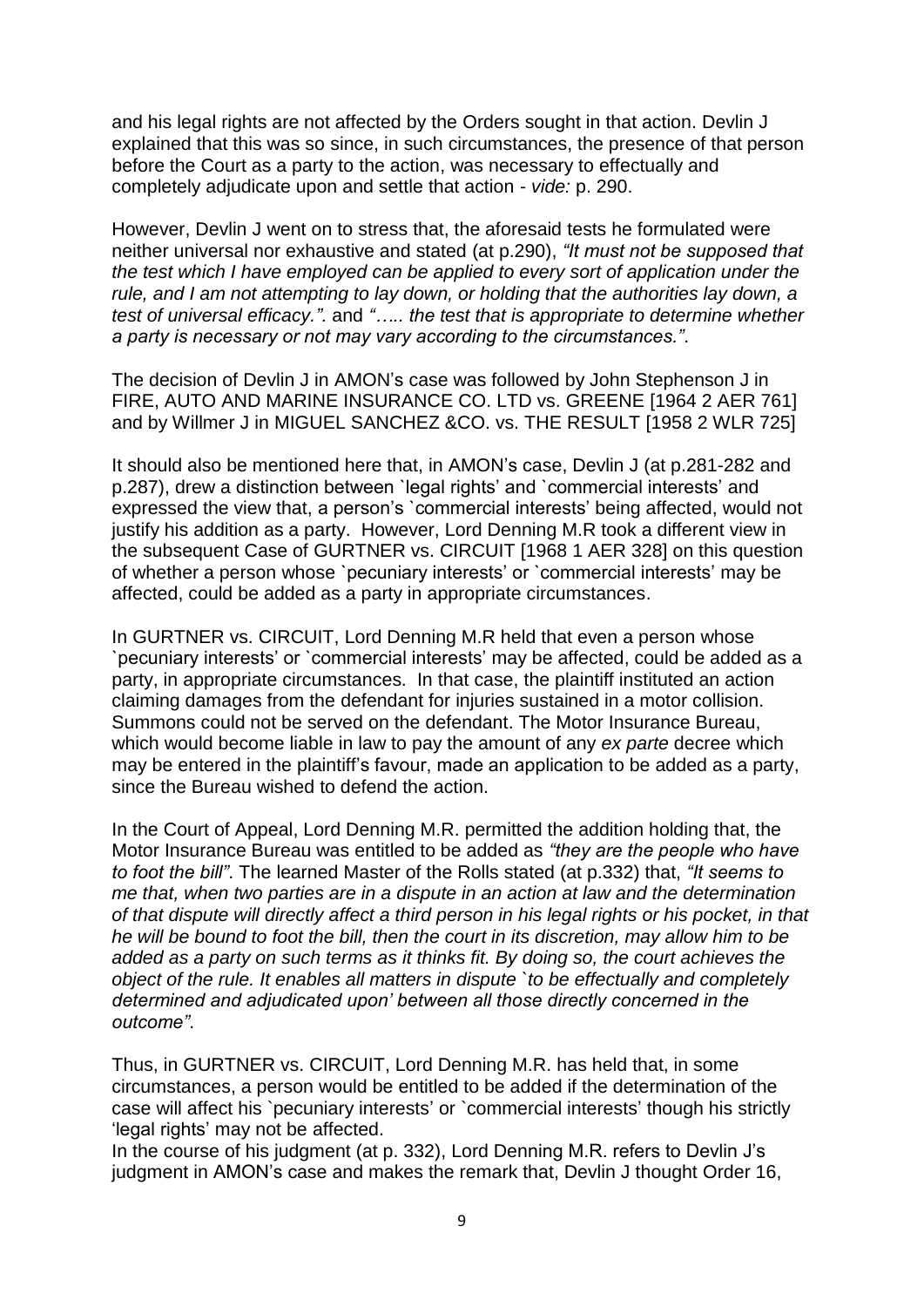rule 11 should be given a narrow construction but that, Lord Denning M.R. prefers to give a wider interpretation to the rule, as Lord Esher did in BYRNE"s case. However, a perusal of Lord Denning M.R."s judgment shows that, the learned Master of the Rolls did not refer to or disagree with the aforesaid tests which Devlin J formulated in AMON"s case other than for specifically disapproving of Devlin J"s view that, a person whose `commercial interests" were affected was not entitled to be added as a party to a pending action if his `legal rights" were not affected. In fact, it appears to me that, while Lord Denning M.R was of the view that, a Court should give a wide interpretation to Order 16, rule 11 when determining questions regarding the addition of parties, His Lordship applied a process of reasoning which seems to mirror, to an extent, the approach formulated by Devlin J in AMON's Case. Thus, the view expressed by Lord Denning M.R. that a person may be added as a party, at the discretion of the Court, if *"… the determination of the dispute will directly affect a third person in his legal rights or his pocket …."* quoted above is, on similar lines to the tests formulated by Devlin J but for the extension of the type of person who may be added to include persons whose `pecuniary interests' or `commercial interests' may be affected instead of only persons whose `legal rights" may be affected.

Before parting with the English decisions, it should be mentioned that, Order 16, rule 11 of the Rules of the Supreme Court of England, 1883, which was examined in the English decisions referred to above [other than GURTNER vs. CIRCUIT which was decided in 1967] were determined under the aforesaid Order 16, rule 11 of the Rules of the Supreme Court of England, 1883. However, in 1965, Order 16, rule 11 of the 1883 Rules was replaced by Order 15, rule 6 (2) (b) (i) and (ii) of the Rules of the Supreme Court of England, 1965. Order 15 rule, 6 (2) (b) (**i**) of the 1965 Rules is modelled on the previous Order 16, rule 11 of the 1883 Rules and GURTNER vs. CIRCUIT was decided thereunder. However, Order 15 rule, 6 (2) (b) (**ii**) introduced in 1965 permitted the addition of *"any person between whom and any party to the cause or matter there may exist a question or issue arising out of or relating to or connected with any relief or remedy claimed in the cause or matter which in the opinion of the Court it would be just and convenient to determine as between him and that party as well as between the parties to the cause or matter"*.

Thus, the criteria for the addition of parties under Rules of the Supreme Court of England, 1965 are significantly wider than the wording of Section 18 (1) of our Civil Procedure Code. These criteria were further expanded when Rule 19 of the Civil Procedure Rules, 1998 of England came into effect.

Consequently, the decisions of the Courts of England *after* 1965 on the issue of the addition of parties, may not be of direct assistance to us when determining the tests or criteria to be used to decide issues relating to the addition of parties under our law, in terms of Section 18 (1) of the Civil Procedure Code.

To now turn to our law, the statutory provision which enables the addition of a party to a pending action is Section 18 (1) of the Civil Procedure Code, which states:

*" ..… the court may at any time, ..…order that ..… the name of any person who ought to have been joined, whether as plaintiff or defendant, or whose presence before the court may be necessary in order to enable the court*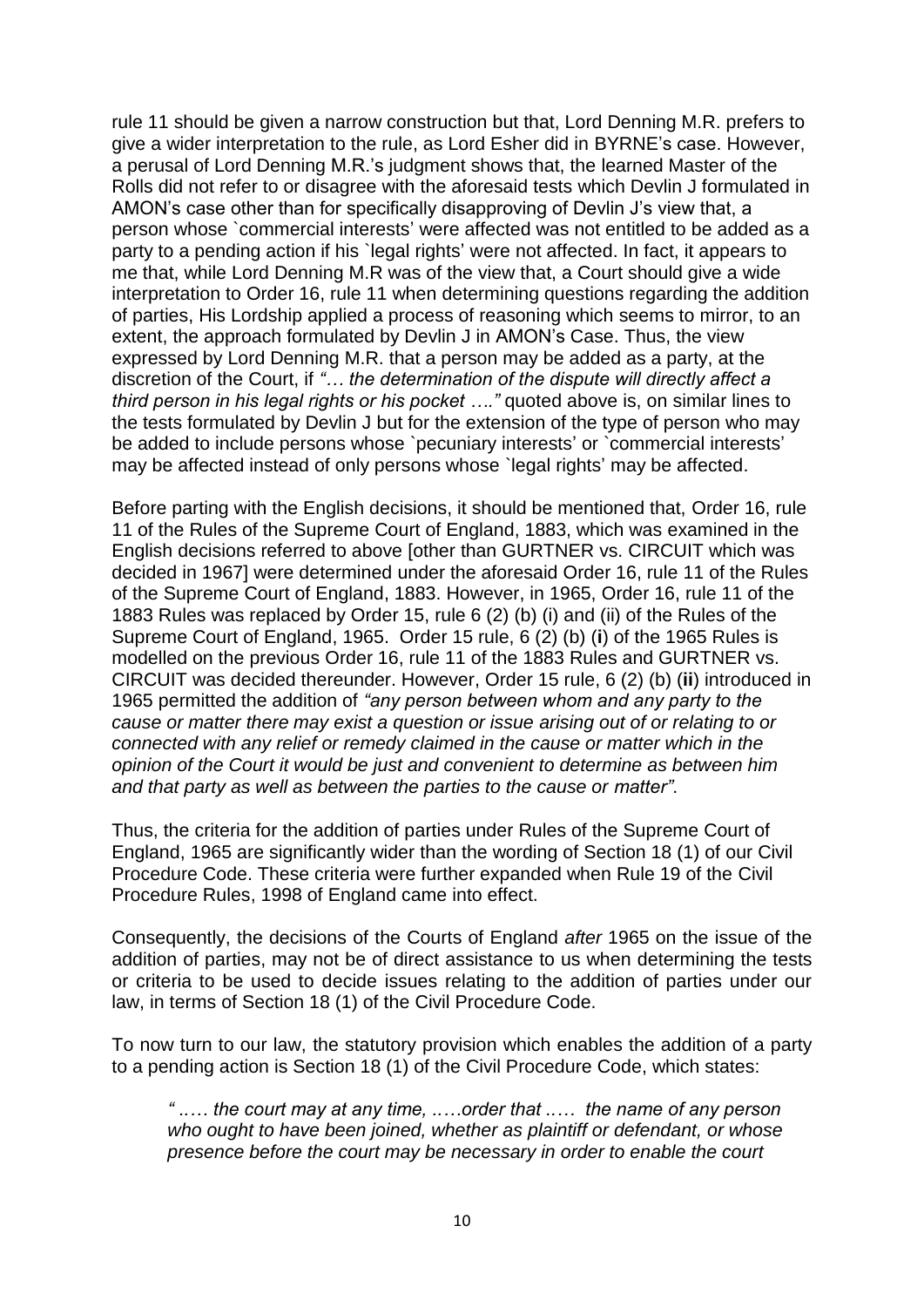*effectually and completely to adjudicate upon and settle all the questions involved in that action, be added"*.

Section 18 (1) makes it clear that, the Court may make such an order either upon an application made to it or *ex mero motu* and subject to such terms as the Court thinks just.

Section 19 stipulates that, *" No person shall be allowed to intervene in a pending action otherwise than in pursuance of, and in conformity with, the provisions of the last preceding section…. ".*

Accordingly, it is evident from Section 18 (1) read with Section 19 that, questions relating to the addition of parties under our law must be decided **within the confines of Section 18 (1) of the Civil Procedure Code.**

Thus, in TEMPLER vs. SENEVIRATNE [1892 2 Cey. Law Reports 70 at p.71], Withers J observed with regard to the addition of parties in a civil action that, *"According to clause 19 of Ordinance 2 of 1889 which governed the procedure herein, no person can intervene in any action otherwise than as provided by clause 18 of Ordinance 2 of 1889"* [*ie: "Ordinance 2 of 1889"* referred to Withers J is the then recently promulgated Civil Procedure Code].

It is evident that, in the same way as in Order 16, rule 11, the use of the word *"or"* in the words of Section 18 (1) cited above, shows that, Section 18 (1) has *two* **limbs** which contemplate the addition of two different types of persons:

- (i) Firstly, persons who *"ought to be have been joined, whether as plaintiff or defendant"*;
- (ii) Secondly, persons whose *"presence before the court may be necessary in order to enable the court effectually and completely to adjudicate upon and settle all the questions involved in that action"*.

The fact that, Section 18 (1) has two separate limbs under which a party may be added was highlighted by Basnayake C.J. in WEERAPERUMA vs. DE SILVA [61 NLR 481 at p.484] where the learned Chief Justice stated *"….. the grounds on which a person may be added as a party to an action are either (i) that he ought to have been joined as a plaintiff or defendant or (ii) that his presence is necessary in order to enable the Court effectually and completely to adjudicate upon and settle all the questions involved in the action"*. In the same manner, in THE CHARTERED BANK vs. DE SILVA [67 NLR 135 at p. 137], Sri Skanda Rajah J observed *"Section 18 (1) of our Code, like Order I Rule 10 (2) of the Indian Code, makes a distinction between the two classes of persons, viz. persons who ought to have joined, i.e., necessary parties, and persons whose presence is necessary to enable the Court to completely and effectually to adjudicate upon and settle all the questions involved in the suit, i.e., proper parties".* 

Accordingly, it is now necessary to examine the type of person who should be added on the basis that such person falls within the *first* **limb** of Section 18 (1) as being someone *"who ought to have been joined, whether as plaintiff or defendant"*.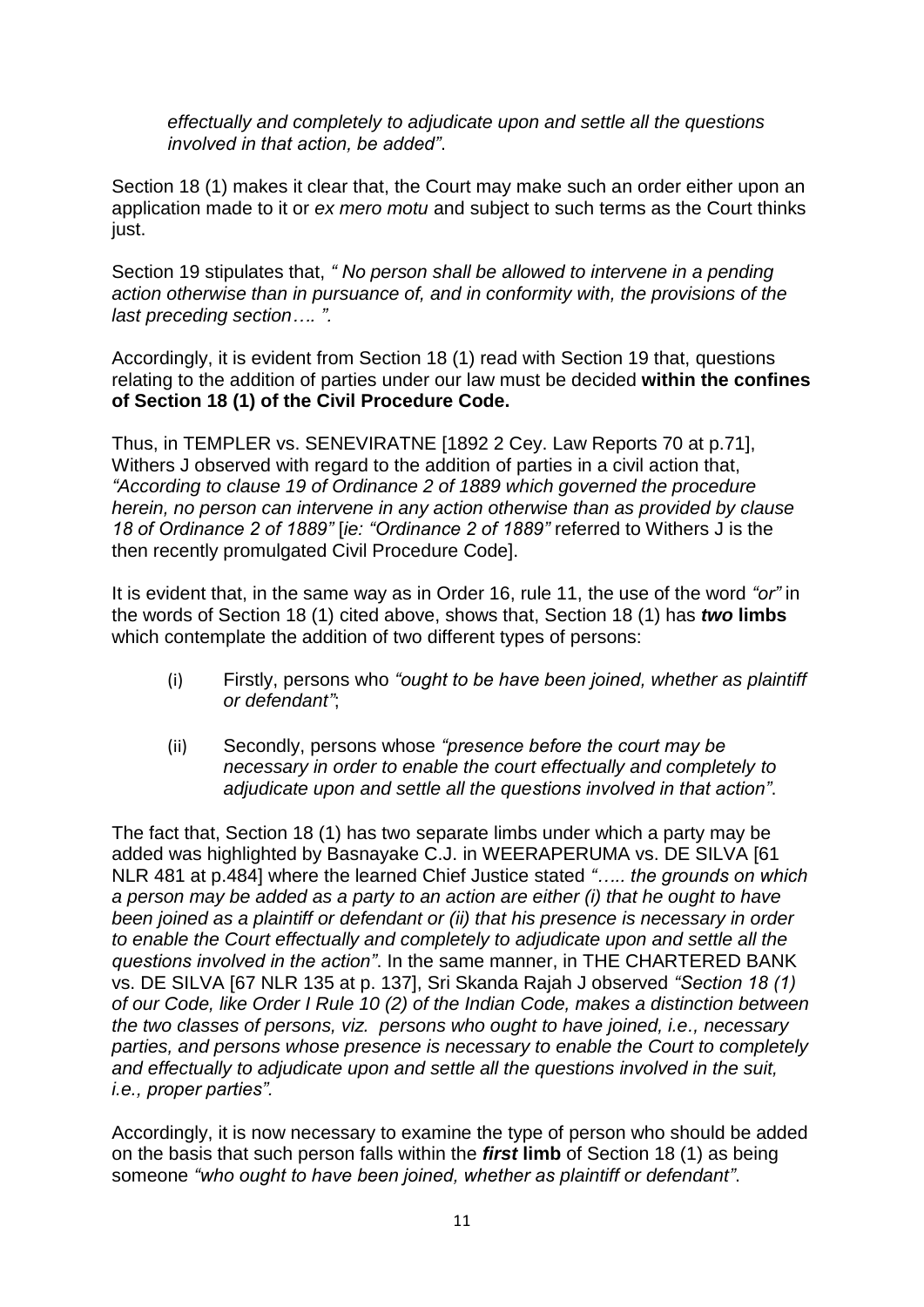Basnayake CJ in WEERAPERUMA vs. DE SILVA (at p.137) and Sri Skanda Rajah J in THE CHARTERED BANK vs. DE SILVA (at p.484) considered this question and determined that, when ascertaining whether a party who is sought to be added is a person *"who ought to have been joined, whether as plaintiff or defendant"* in terms of the first limb, Section 18 (1) should be read with Section 11 and Section 14 (as appropriate) of the Civil Procedure Code. Thus, Sri Skanda Rajah J stated (at p. 137) *"In our view sections 14 and 18 (1) should be read together"*.

It is clear from these two decisions that: in the case of an application to add a party under the first limb of Section 18 (1) on the basis that he *"ought to have been joined … as plaintiff"*, that person will be a third party who claims a right to relief upon the cause of action which is the subject matter of the case and who ought to have been joined as a plaintiff, as required by Section 11 of the Civil Procedure Code; and in the case of an application to add a party under the first limb of Section 18 (1) on the basis that he *"ought to have been joined … as defendant"*, that person will be a third party who is alleged to be liable upon the cause of action which is the subject matter of the case and who ought to have been joined as a defendant, as required by Section 14 of the Civil Procedure Code. In other words, the type of persons contemplated in the first limb of S:18 (1) are persons who must be added as parties since they are entitled to relief upon *or* are liable upon, the same cause of action which is the subject matter of the case.

By way of an example of a party being added since he was a person *"who ought to have been joined, whether as plaintiff or as defendant"* as contemplated by the first limb of Section 18 (1), in SINNATHAMBY vs. KANDIAH [56 NLR 535], only two of three trustees were plaintiffs in an action instituted by these two plaintiffs in their capacity as trustees, despite Section 473 of the Civil Procedure Code requiring that, where there are several trustees, they shall *all* be made parties in an action filed by one or more of them. The Supreme Court ordered that, the trustee who was not a plaintiff be added as a party and observed (at p.536) that, Section 18 (1) *"…..empowers the Court inter alia to add as a party the name of any person who ought to have been joined (in the first instance) whether as plaintiff or Defendant."*.

Next, it is necessary to examine the type of person who should be added on the basis that such person falls within the *second* **limb** of Section 18 (1) as being someone *"whose presence before the court may be necessary in order to enable the court effectually and completely to adjudicate upon and settle all the questions involved in that action"*.

In this regard, the use of the word *"or"* in Section 18 (1) suggests that, this second type of persons will be persons who may not be entitled to relief upon or be liable upon the cause of action which is the subject matter of the case (who will be encompassed by the first limb as set out earlier) but, nevertheless, are persons whose presence before the Court is necessary to enable the Court to effectually and completely adjudicate upon and settle all the questions involved in that action. This type of persons who should be added under and in terms of the second limb of Section 18 (1), are usually referred to as *"necessary parties"*. As mentioned above, in THE CHARTERED BANK vs. DE SILVA, Sri Skanda Rajah J referred to such parties as *"proper parties".* Although that term used by Sri Skanda Rajah J seems to be apt, a perusal of the later judgments shows that, the term *"necessary parties"* has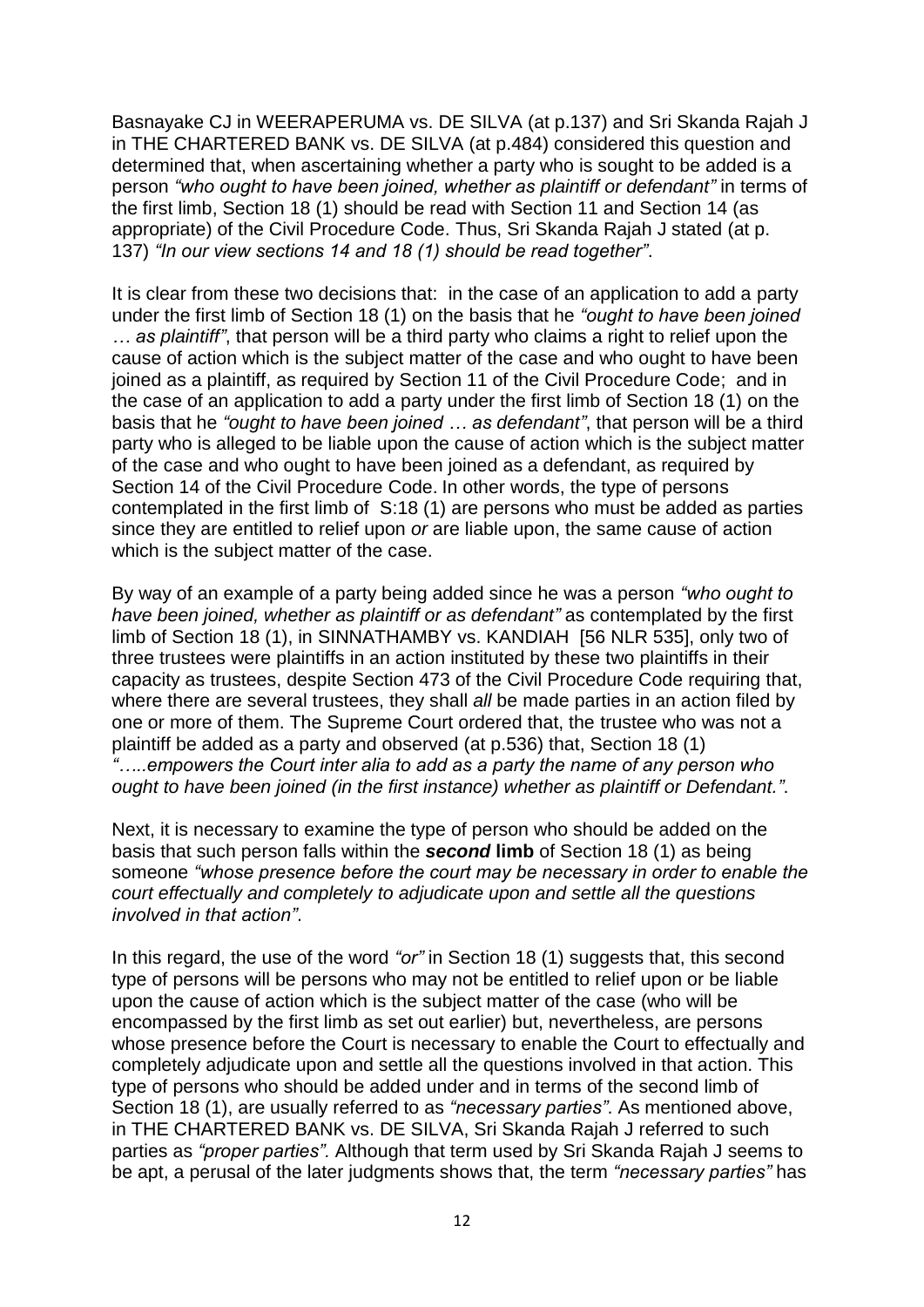been frequently used when referring to parties who should be added under and in terms of the second limb of Section 18 (1). Accordingly, so as to maintain conformity, the term *"necessary parties"* will be used in this judgment when referring to parties who should be added under and in terms of the *second* limb of Section 18 (1).

In the early Case of APPUHAMY vs. LOKUHAMY [1892 2 Cey. Law Reports 57 at p.58], Lawrie J took the aforesaid words in the second limb of Section 18 (1) to mean that, *"Before a third person can be added as a party he must show that he has an interest in the litigation and that he would be prejudiced by a judgment being entered either for the plaintiff or defendant"*. [emphasis added].

In PERERA vs. LOWE [2 Cey. Law Recorder 191] where A sued B upon a Promissory Note. C, who had no connection to the transaction between A and B, sought to intervene because he feared this was a collusive action designed to seize B"s land upon which C has a claim. C"s application to be added was refused since Shaw ACJ held that, C had no direct interest in the action between A and B and could not be regarded as a *"necessary party"* merely because he feared he might suffer some loss. A similar conclusion was reached by Soertz J in THANGAMMA vs. NAGALINGAM [39 NLR 143] on facts which were broadly similar with the difference being that, the action was one upon a mortgage bond and not a promissory note.

In KUMARIHAMY vs. DISSANAYAKE [37 NLR 493], the defendant in a hypothecary action pleaded as his defence that he had paid the monies due to the plaintiff to the plaintiff"s agent and obtained an Order from the District Court adding the plaintiff"s agent as a defendant. In appeal from this Order of the District Court, the Supreme Court held that, the plaintiff"s agent was wrongly added since he was no more than an important witness and his presence as a party was unnecessary to effectually and completely adjudicate upon and settle the questions involved in the action. In reaching this conclusion, Dalton S.P.J. referred to the fact that, neither the plaintiff nor the defendant claimed any right to relief against the party who had been added.

Then, in ARUMOGAM vs. VAITHIALINGAM [43 NLR 293] the plaintiff instituted a hypothecary action against the defendant to recover monies which he had lent to the defendant upon a contract between these two parties. The heirs of the plaintiff"s daughter sought to be added on the basis that, the plaintiff had utilised monies belonging to his daughter when he made the loan to the defendant. However, the plaintiff claimed that, he had repaid his daughter and that, the monies he had lent to the defendant were his own. Having considered some of the previous decisions of this Courts and also the decisions in BYRNE vs. BROWN AND DIPLOCK and MONTGOMERY vs. FOY, MORGAN AND CO, De Kretser J refused to add the heirs on the basis that any claim they may have against the plaintiff must be the basis of a separate action and could not be made a part of the present action which was limited to the contract between the plaintiff and defendant. In reaching this conclusion, De Kretser J observed (at p.496) that, *"Now, there is no doubt that section 18 should be liberally interpreted but that must be done on some principle"* and went on to state with regard to the decisions where addition of a party had been allowed *" ….. The questions arose from the contract itself ….."*.

An instance where a party was added to a pending action was the Case of BANDA vs. DHARMARATNE [24 NLR 210] where it was held that, the plaintiff in a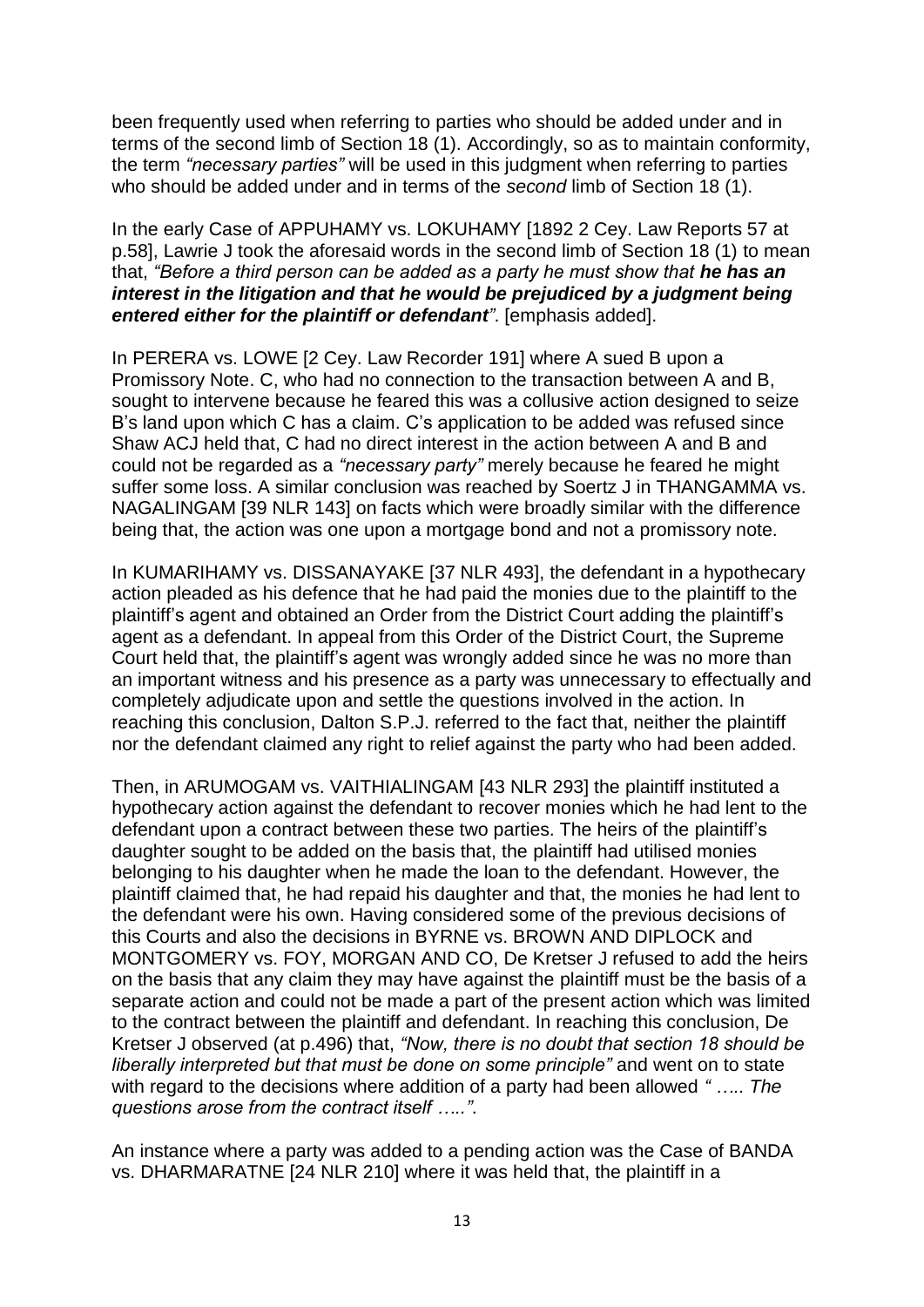hypothecary action was entitled, under Section 18 (1), to add as a defendant, a person to whom the mortgaged property had been transferred before the judgment was delivered and who was, therefore, a *"necessary party"* as contemplated by Section 18 (1) since the presence of the transferee, who was in possession and would be affected or be bound by the Orders which may be made, was necessary to enable the Court to effectually and completely adjudicate upon and settle all the questions involved in the action.

A Bench of five Judges in IBRAHIM SAIBO vs. MANSOOR [54 NLR 217], in a decision which examined the liability of a sub-tenant to be ejected upon a writ obtained against the tenant, commented that, a sub-tenant would usually be entitled to be added to the action between the landlord and tenant. The Supreme Court went on to observe, *obiter* (at p.221), with regard to the purpose of Section 18 (1) that, *"Section 18 provides for the joinder of persons "whose presence may be necessary in order to enable the court effectively and completely to adjudicate and settle all the questions involved in the action". In our view the Code after making provision restricting the joinder of parties and causes of action by a plaintiff as of right enables the court under section 18 on the consideration of the merits of an individual application to relax the rigours imposed by other sections. It is proper that the court should have this power because, as in the circumstances under consideration, delay and inconvenience would be caused if power is not vested in some authority to relax the rules laid down to prevent in the generality of cases the indiscriminate joinder of parties and causes of action."*.

It is apparent from the above cases decided by the Supreme Court in the first half of the 20<sup>th</sup> century that, a person would be considered a *"necessary party"* under and in terms of the *second* limb of Section 18 (1) of the Civil Procedure Code if he had rights in the subject matter of the litigation and may be prejudiced by the Order that would be made in the case or if it was necessary that he be bound by the Order and, therefore, his presence as a party in the action was necessary to enable the Court to effectually and completely adjudicate upon and settle all the questions involved in the action.

Devlin J"s judgment in AMON vs. RAPAHEL TUCK AND SONS LTD was delivered in 1955 and the decisions of our Courts since then show that the Supreme Court approved of and applied the approach formulated by Devlin J in that case.

Thus, in THE UNITED FIRE AND GENERAL INSURANCE CO., LTD vs. WEINMAN [59 NLR 495], PONNUTHURAI vs. JUHAR and THE CHARTERED BANK vs. DE SILVA, the Supreme Court referred to and applied some of the aforesaid tests formulated by Devlin J in AMON"s case. A perusal of these judgments establishes that, the Supreme Court considered Devlin J"s approach in AMON"s case as having correctly identified how to determine whether a person should be added as a *"necessary party"* under the second limb of Section 18 (1) of the Civil Procedure Code. Thus, in THE UNITED FIRE AND GENERAL INSURANCE CO., LTD vs. WEINMAN, Weerasooriya J decided that case by applying one of the tests formulated by Devlin J in AMON"s case. In PONNUTHURAI vs. JUHAR, Sansoni J (at p. 377-378), stated, *"The English rule has been closely analysed in a learned judgment by Devlin J. in Amon v. Raphael Tuck and Sons Ltd. ….. "* and that Devlin J *"….. laid down the test to determine whether an intervention should be*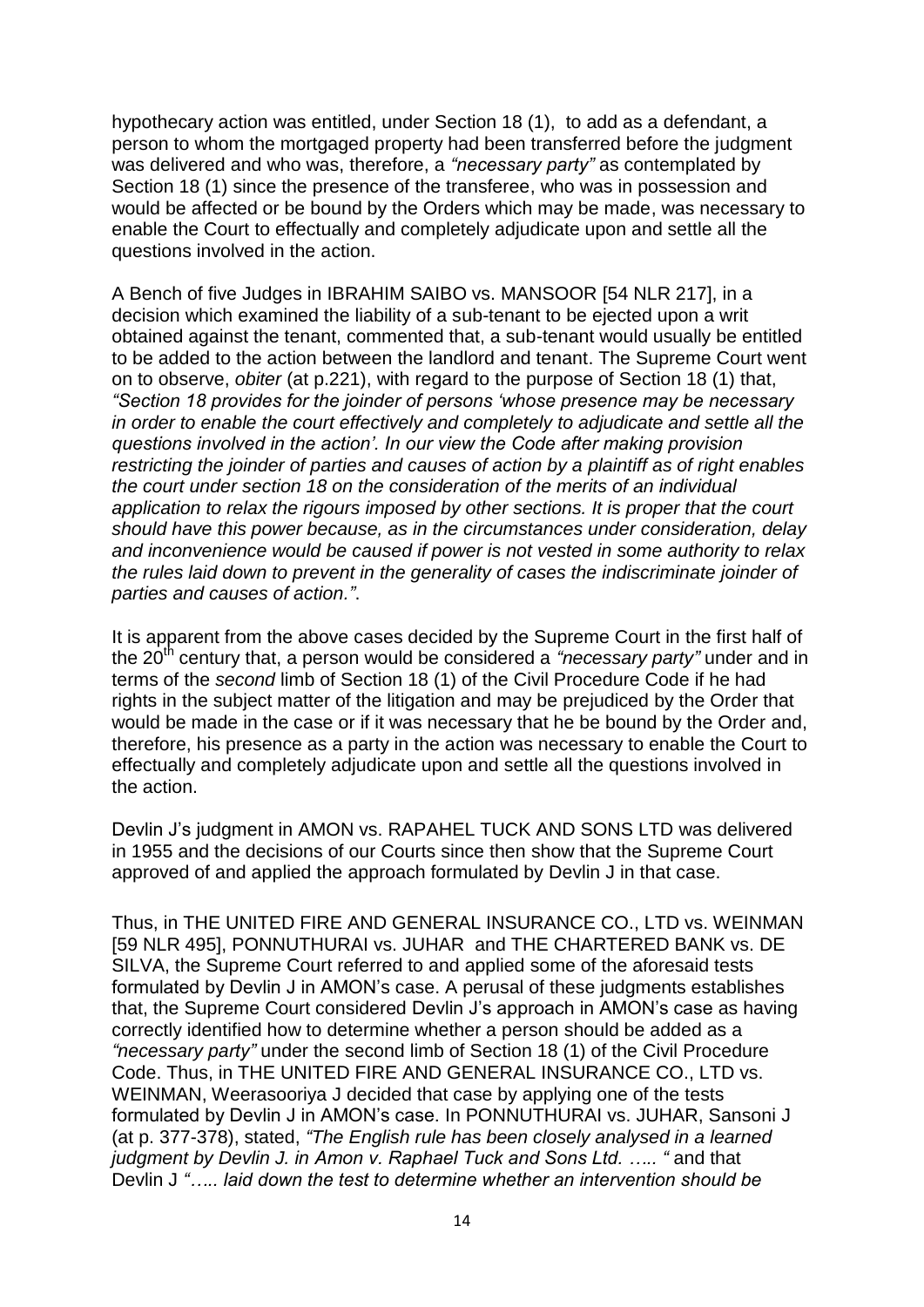*allowed when the plaintiff objects to it as being : " May the order for which the plaintiff is asking directly affect the intervener in the enjoyment of his legal rights ? "*. His Lordship, Justice Sansoni then applied the aforesaid test formulated by Devlin J in deciding the appeal. In THE CHARTERED BANK vs. DE SILVA, Alles J stated (at p.142), *" I therefore agree that the principle laid down in Amon's case and followed in the later decisions should be preferred to the broad generalisation of Lord Esher in Montgomery's case. Otherwise as Devlin J. remarked in Amon"s case `anybody who showed a cause of action against either a plaintiff or defendant could, of course, say that the question involved in his cause of action could not be settled unless he was a party". Applying therefore the principles laid down by Devlin J. and followed in the later English cases to the facts of the present case what are the legal rights of the*  Bank which can be affected by the result of the action between the plaintiff and the *defendants ?"*.

Then, in GOVERNMENT AGENT, KALUTARA vs. GUNARATNE [71 NLR 58] the Supreme Court held that, one of the grounds on which the addition of a person as a party to a pending action should be permitted under Section 18 (1) is the fact that, the Order prayed for in the action would affect that person in the enjoyment of his legal rights.

Another decision of the Supreme Court which should be mentioned here is the aforesaid case of WEERAPERUMA vs. DE SILVA which was decided soon after AMON vs. RAPAHEL TUCK AND SONS LTD. In WEERAPERUMA vs. DE SILVA, Basnayake CJ did not refer to any previous decisions in Ceylon [as it then was] or in England with regard to the addition of parties and interpreted the second limb of Section 18 (1) to restrict the type of person who may be added as a *"necessary party"* to only persons whose presence is necessary to enable the Court to effectually and completely adjudicate upon and settle the questions involved in the action which arise from the pleadings of the parties who are already before Court. In this connection, His Lordship stated (at p. 484) that, *"Any question arising on the case set up by an intervenient in his petition and not arising on the case set up in the pleadings of the parties is not a question involved in the action"*.

This approach taken by Basnayake CJ in WEERAPERUMA vs. DE SILVA to confine situations where addition is to be permitted only to instances where the presence of the intervenient as a party is required to determine questions which arise out of the *pleadings* of the parties who are already before the Court, is considerably more stringent that the tests devised by Devlin J even though Devlin J"s approach had been followed in THE UNITED FIRE AND GENERAL INSURANCE CO., LTD vs. WEINMAN, PONNUTHURAI vs. JUHAR and THE CHARTERED BANK vs. DE SILVA.

However, it is to be noted that, Basnayake CJ later agreed with the judgment of Sansoni J in PONNUTHURAI vs. JUHAR which was decided 17 months *after* the His Lordship, the Chief Justice had earlier voiced the more stringent requirements mentioned by him in WEERAPERUMA vs. DE SILVA. As I stated earlier, in PONNUTHURAI vs. JUHAR, the Supreme Court considered that, the aforesaid tests formulated by Devlin J correctly identified a party who should be added as being a *"necessary party"* under the second limb of Section 18 (1) of the Civil Procedure Code.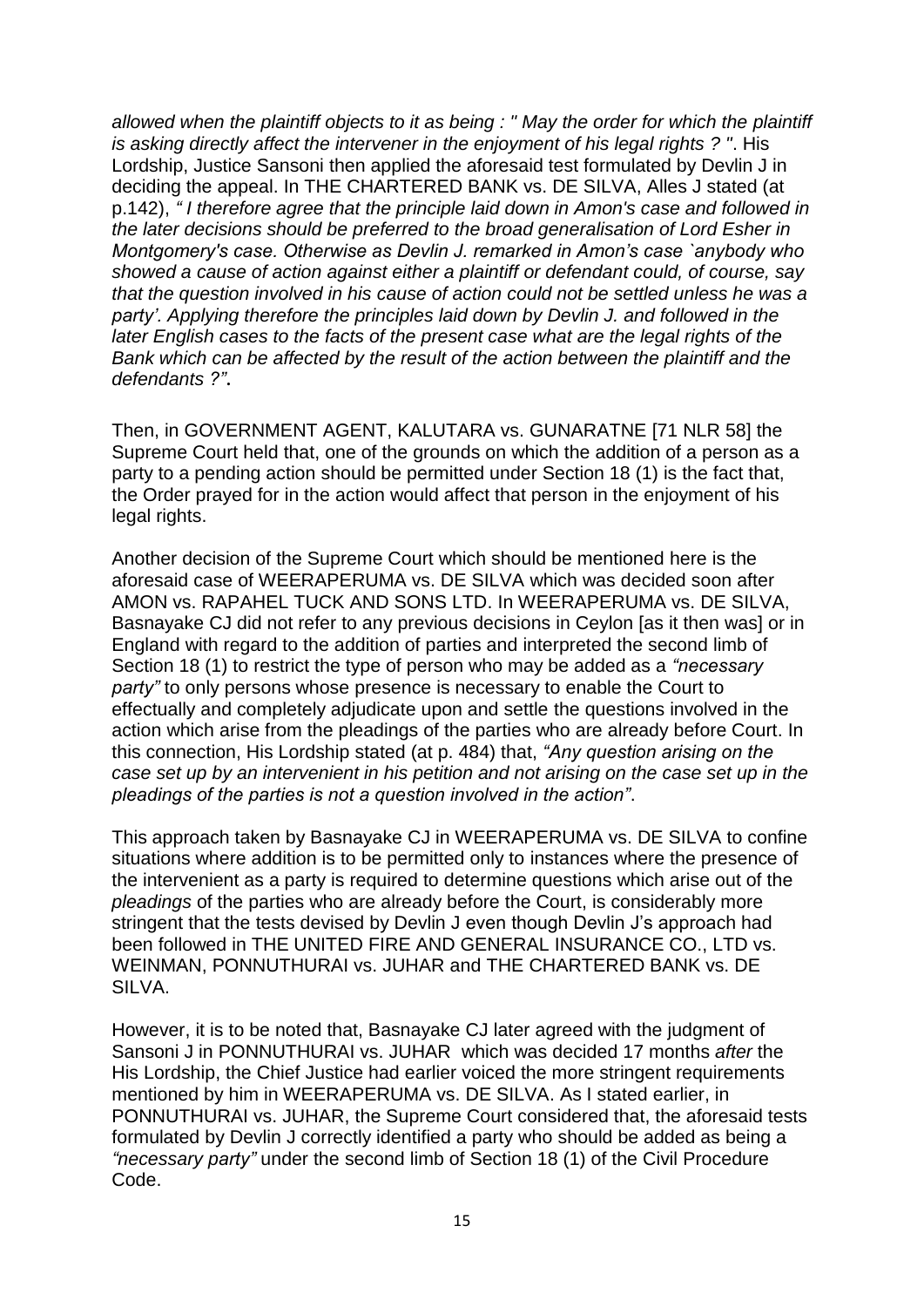Thus, the cases cited above show that, the Supreme Court consistently approved of the approach taken by Devlin J in AMON"s case or adopted an approach which was in consonance with Devlin J"s reasoning. Naturally, the decision in each case depended on the particular facts of the case. But, it would be correct to state that, in general, the approach taken and tests adopted by the Supreme Court were on the lines of those formulated by Devlin J and that a *cursus curiae* to that effect, had been established.

However, about two decades later, in COOMARASWAMY vs. ANDIRIS APPUHAMY, Ranasinghe J, as he then was, expressed (at p.229) His Lordship"s view that, *"….. the "wider construction" placed upon it by Lord Esher, which has been set out above, commends itself to me."*.

As mentioned earlier, the defendants rely on Ranasinghe J"s aforesaid observation made in COOMARASWAMY vs. ANDIRIS APPUHAMY that the *"wider construction"* espoused by Lord Esher M.R. is to be commended. Therefore, it is necessary to carefully examine Ranasinghe J"s judgment in that case and seek to ascertain what exactly the Supreme Court held in that case.

The facts of this case are somewhat complicated but it suffices to say for the purposes of this judgment that, Coomaraswamy, who was the appellant seeking to be added, was the original lessee of the land which was the subject matter of this action. Coomaraswamy had leased the land from the 1<sup>st</sup> defendant upon a lease agreement and obtained a loan from the  $2<sup>nd</sup>$  defendant against the security of the leased land. When Coomaraswamy had difficulty repaying the monies due to the defendants, he entered into an agreement with the plaintiff to sell the land to the plaintiff in return for the plaintiff paying the monies due to the defendants. The plaintiff paid these monies and Coomaraswamy requested the defendants to transfer the land to the plaintiff. Thereupon, the defendants had entered into an agreement with the plaintiff to transfer the land to the plaintiff. However, subsequently, Coomaraswamy claimed that his previous agreement with the plaintiff was vitiated by duress and, in view of this claim, the defendants issued a notice to the plaintiff cancelling the intended transfer to the plaintiff. The plaintiff then instituted the action against the defendants seeking a declaration that the notice of cancellation was null and void. Coomaraswamy sought to be added as a party to the pending action on the basis that he was the person who was entitled to the land under his original lease agreement with the 1<sup>st</sup> defendant. The plaintiff opposed the addition. The District Court refused to allow the addition and the Court of Appeal affirmed the Order of the District Court. Coomaraswamy appealed to the Supreme Court. In appeal, Ranasinghe J set aside the Orders of the lower Courts and directed that Coomaraswamy be added as a defendant.

In his judgment, with which with Sharvananda CJ and Atukorale J agreed, Ranasinghe J first examined the development of the Law in England and referred to both the *"narrower construction"* applied by Lord Coleridge CJ in NORRIS vs. BEAZLEY and the *"wider construction"* preferred by Lord Esher MR in BYRNE vs. BROWN and MONTGOMERY vs. FOY, MORGAN AND CO. In doing so, Ranasinghe J cited the passages from the judgments of Lord Coleridge CJ in NORRIS vs. BEAZLEY and of Lord Esher MR in BYRNE"s case and MONTGOMERY"s case, which I have cited above.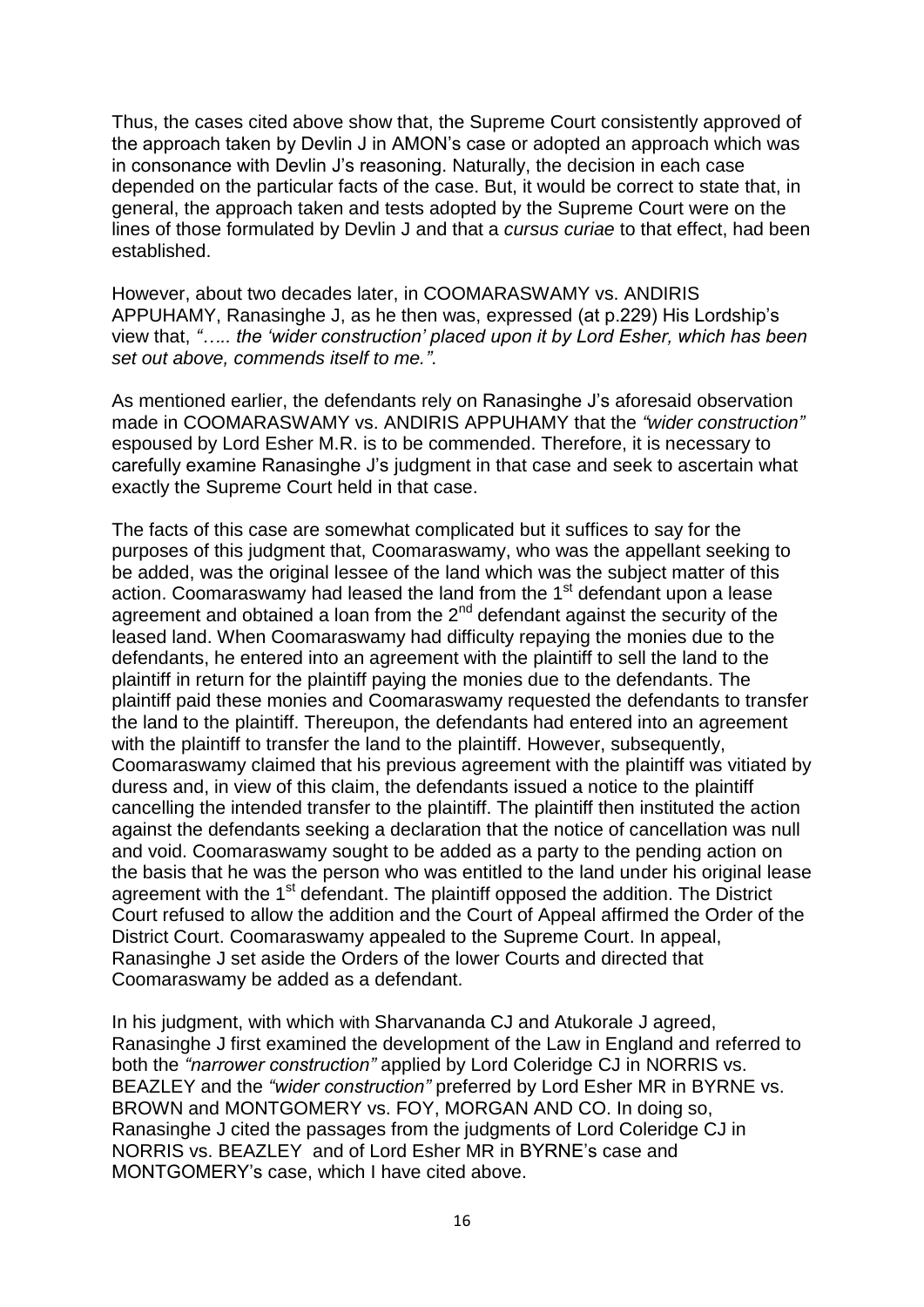Ranasinghe J then referred to the judgment of Devlin J in AMON"s case and commented (at p.223) *"After an exhaustive consideration of all earlier English authorities Delvin J., (sic) himself came down on the side of the `narrower construction" formulating the test to be adopted in this way at page 290: `May the order for which the plaintiff is asking directly affect the intervener in the enjoyment of his legal rights ?" "* However, with the greatest respect, it is necessary to mention here that, as observed earlier, Devlin J had held in AMON"s case that he was not inclined to follow the *"narrower construction"* formulated by Lord Coleridge CJ in NORRIS vs. BEAZLEY and had specifically observed that, *"Nevertheless, the later authorities, which are binding on me, show conclusively that a party can be joined as defendant even though the plaintiff does not think that he has any cause of action against him."*.

In any event, in addition to referring to the aforesaid test formulated by Devlin J, Ranasinghe J went on (at p.224) to refer to another of the tests formulated by Devlin J and cited the aforementioned passage from the judgment of Devlin J in AMON"s case where Devlin J stated *"The only reason which makes it necessary to make a person a party to an action is so that he should be bound by the result of the action, and the question to be so settled, therefore, must be a question in the action which cannot be effectually and completely settled unless he is a party."* Further, Ranasinghe J referred (at p.223-224) to the other tests formulated by Devlin J where it is recognised that, a person should be added if his presence before the Court was necessary to effectually and completely adjudicate upon and settle the action or to give effect to the determination of the Court or to enable a party to effectually and completely get the reliefs he seeks in the pending action or to effectively establish his case.

Further, Ranasinghe J observed (at p.225-226) that, in cases such as PONNUTHURAI vs. JUHAR and THE CHARTERED BANK vs. DE SILVA, the Supreme Court had approved of the approach formulated by Devlin J in AMON"s case and that, the decisions in GOVERNMENT AGENT, KALUTARA vs. GUNARATNE and WEERAPERUMA vs. DE SILVA also *"preferred the narrower construction"*. In this regard, Ranasinghe J stated (at p.226), *"A careful study of the judgments delivered in The Chartered Bank case (supra) reveals that the decision of the two judges was largely, if not wholly influenced by their view that the English Courts have moved away from the `broad generalization" of Lord Esher in 1895 and have, in recent times, favoured the `more restricted interpretation" adopted by Devlin J in Amon"s case (supra) and that the views expressed by Lord Esher cannot then be regarded as expressing the correct interpretation of the said rule."*.

Thereafter, Ranasinghe J referred to the judgment of Lord Denning M.R. in aforementioned case of GURTNER vs. CIRCUIT and commented (at p.228), *"Denning M.R. was not disposed to accept the `narrower construction" adopted by Devlin J in Amon"s case (supra) and followed by Stephenson J in Fire, Auto Marine Insurance Co. case (supra) but preferred to place the `wider construction" which had found favour with Lord Esher in Byrne v. Browne (supra) – and also later in Montgomery"s case (supra)."*.

However, with the greatest respect, it seems to me that, as stated earlier, in GURTNER vs. CIRCUIT, Lord Denning M.R. did not disapprove of or reject the tests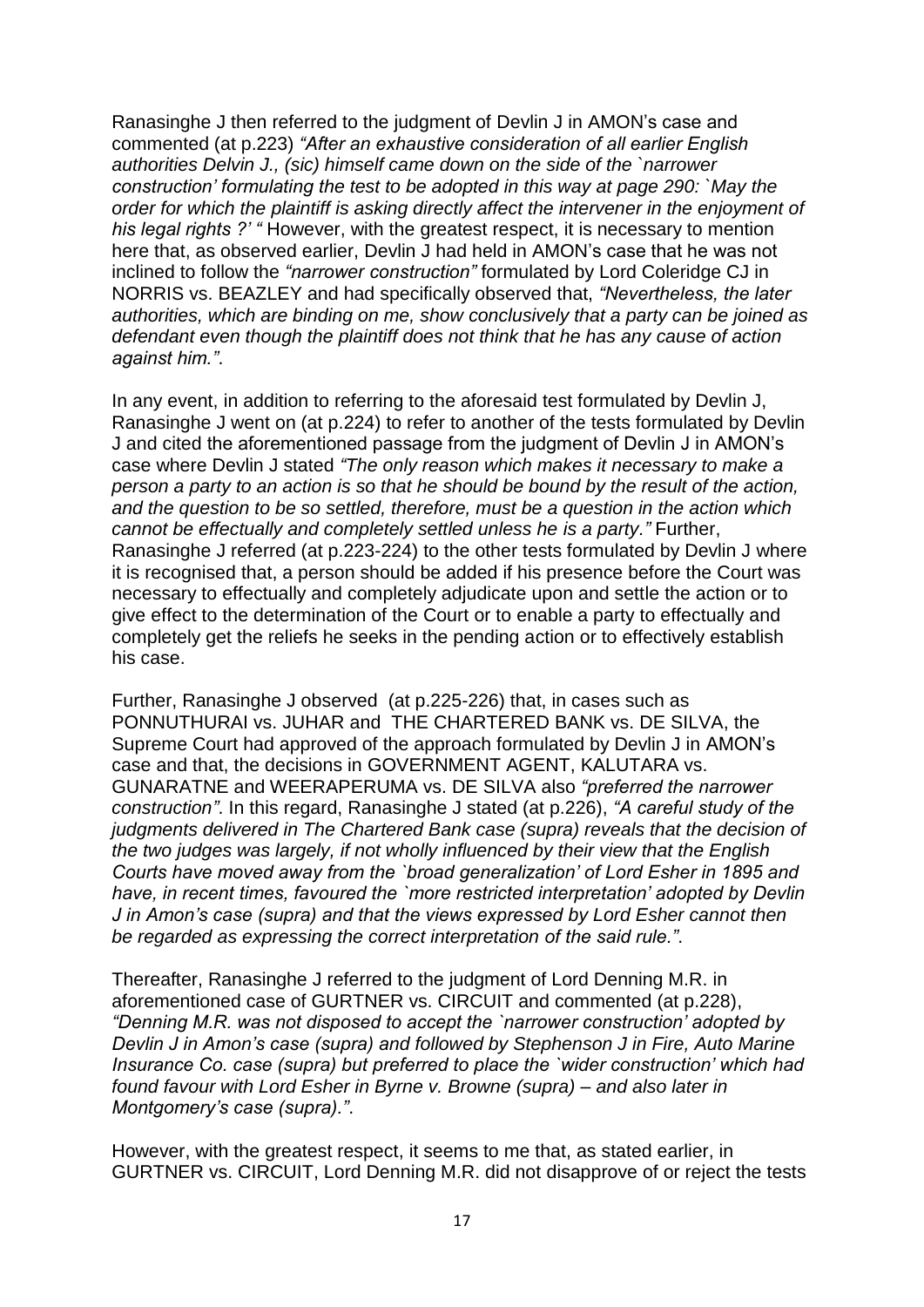formulated by Devlin J in AMON"s case other than for expanding the types of persons who may be added to include persons whose "pecuniary interests" or `commercial interests" would be affected. In this connection, Ranasinghe J himself (at p.228) cited the relevant passage from Lord Denning M.R"s judgment in GURTNER vs. CIRCUIT [which has been cited above], where it was held that, persons who may be added will include persons whose "pecuniary interests" or `commercial interests" would be affected. It may also be added that, a perusal of Lord Denning M.R"s judgment in GURTNER vs. CIRCUIT shows that the comment therein that, Order 16, rule 11 should be given a wider interpretation as Lord Esher M.R did in BYRNE"s case, was by way of a general observation that a Court should not adopt an over-rigorous approach to questions regarding the addition of parties. In any event, as observed earlier, the approach taken by Lord Denning M.R. in GURTNER vs. CIRCUIT was not dissimilar to that formulated by Devlin J in AMON"s case.

Thereafter, Ranasinghe J went on to state [at p.229], *"On a consideration of the respective views, referred to earlier, which have been expressed by the English Courts in regard to the nature and the extent of the construction to be placed upon the rule regulating the addition of a person as a party to a proceeding which is already pending in court between two parties, the "wider construction" placed upon it by Lord Esher, which has been set out above, commends itself to me. The grounds which moved Lord Esher to take a broad view, viz: to avoid a multiplicity of actions and to diminish the cost of litigation, seem to me, with respect, to be eminently reasonable and extremely substantial. Lord Esher"s view, though given expression to almost a century ago, is, even today, as constructive and as acceptable"*.

However, apart from citing the above passages from the judgments of Lord Esher MR in BYRNE"s case and MONTGOMERY"s case and holding that the *"wider construction"* espoused by Lord Esher M.R. is commendable, Ranasinghe J did not stipulate or describe the tests to be used by our Courts when determining whether a person should be added as a *"necessary party"* under the *second* limb of Section 18 (1) of the Civil Procedure Code.

Further, it is to be noted that, having referred to the tests formulated by Devlin J in AMON"s case, Ranasinghe J did not, other than for commending the *"wider construction"* espoused by Lord Esher M.R, disagree with the validity of these tests formulated by Devlin J or disapprove of them. Ranasinghe J also does not appear to have specifically referred to the effect of the aforesaid *cursus curiae* of decisions of the Supreme Court in which the approach formulated by Devlin J had been approved and applied.

Next, it is significant to note that, when *deciding* the appeal upon the facts of the case, Ranasinghe J held (at p. 231-232) that, Coomaraswamy should be added as a party on the basis that, the declaration prayed for by the plaintiff *"….. will not be a final solution unless and until the appellant himself can be held to be bound by such decision"* [the appellant was Coomaraswamy] and that, the pending action *"cannot be effectually decided in the absence of ….."* Coomaraswamy. Ranasinghe J observed that, *"Affording the appellant merely the role of a witness will not be adequate for a full and fair determination of the issue ….."* and that *"Any decision of these issues in a proceeding, to which the appellant is not a party and by the*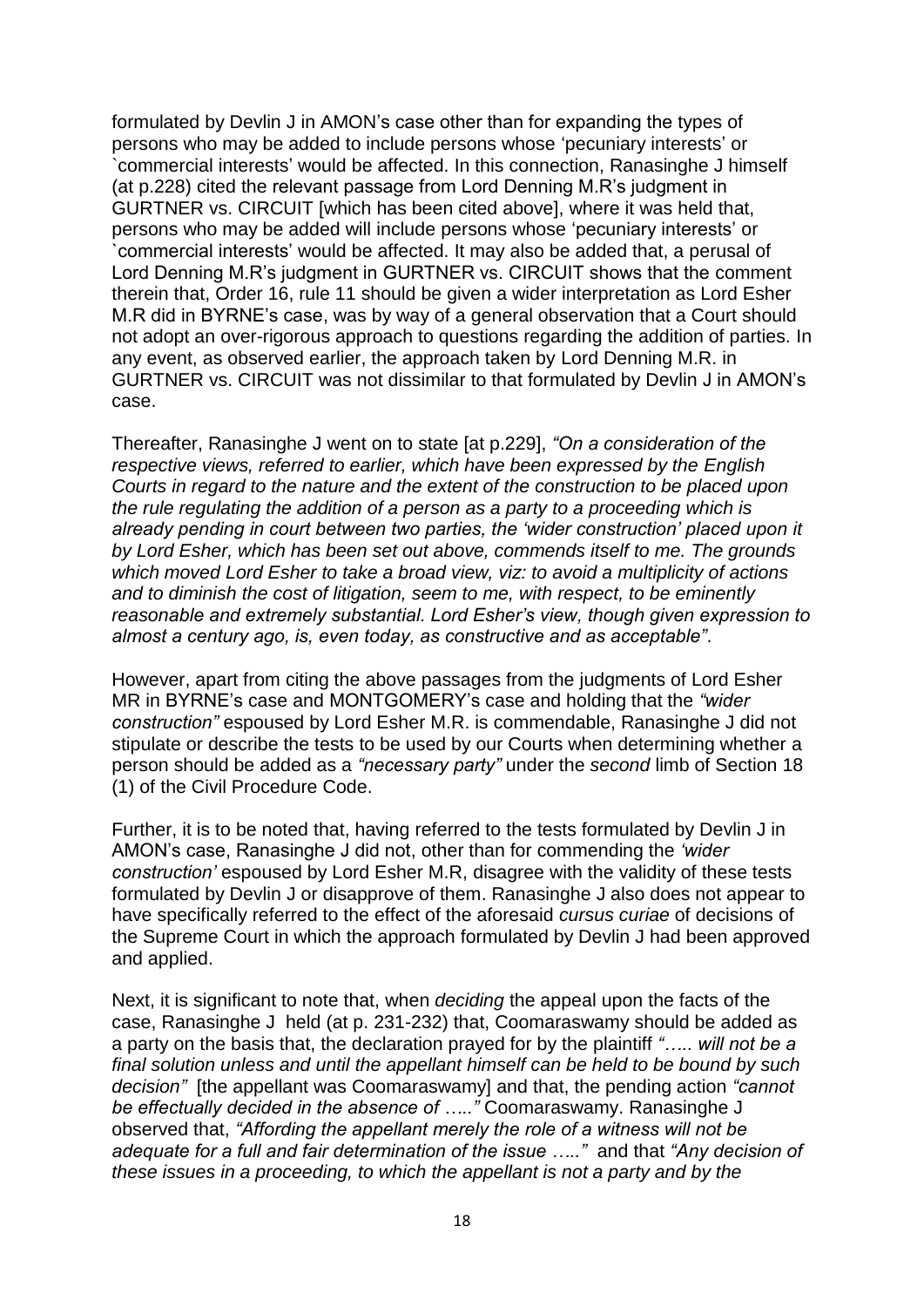#### *decision of which he will not be bound, will not effectively and finally settle the issue of who is the person now entitled, in law, to the said land and premises"*.

Thus, the actual criteria upon which Ranasinghe J based his decision in COOMARASWAMY vs. ANDIRIS APPUHAMY apply the tests formulated by Devlin J in AMON"s case such as the fact that, the determination of the case will not be effective unless the person who seeks to be added [Coomaraswamy] is made a party and is bound by the determination of the case and the pending action cannot be effectively determined without Coomaraswamy being added as a party.

Accordingly, it seems to me that, the *ratio decidendi* in COOMARASWAMY vs. ANDIRIS APPUHAMY was largely in line with the approach formulated by Devlin J in AMON"s case which has been approved and adopted by this Court in the *cursus curiae* cited above.

It also seems to me that, the commendation which Ranasinghe J accorded to the *"wider construction"* advocated by Lord Esher M.R. is to be understood in the context of *obiter dicta* setting out His Lordship"s view that, when deciding questions regarding the addition of parties, a Court should keep in mind the desirability of seeking to add a party in order to prevent the multiplicity of litigation, *provided*, of course, the addition is permissible under and terms of Section 18 (1) of the Civil Procedure Code. In fact, this would be in line with Lord Esher M.R"s statement in BYRNE"s case that, *" ….. the Court ought to give the largest construction to…. "* Order 16, rule 11 to carry out the twin objects of reducing the multiplicity of litigation and the costs of litigation. Lord Esher"s use of this phrase establishes that, the learned Master of the Rolls certainly did not suggest that, the addition of parties should be permitted *outside* the terms of or in violation of the scope and ambit of Order 16, rule 11. It appears to me that, what Lord Esher M.R did suggest is that, Order 16, rule 11 should be interpreted widely, keeping in mind the desirability of reducing the multiplicity of litigation, *provided* the addition of that party can be done within the terms and ambit of Order 16, rule 11. It is also relevant to reiterate here that, Lord Esher M.R. himself described his statements which were cited by Ranasinghe J, as being *"general observations"*.

In this connection, I would, with respect, echo Devlin J's pertinent observation in AMON"s case and state here that, the question of addition of parties must be decided strictly within the confines of the applicable provision of law, which in our case is Section 18 (1) of the Civil Procedure Code. Therefore, the object of preventing the multiplicity of litigation cannot justify the addition of a person who is not a *"necessary party"* as defined in the second limb of Section 18 (1). Preventing the multiplicity of litigation can only be a happy result of the addition of a party under and in terms of and in compliance with the provisions of Section 18 (1). It cannot be a justification for acting outside the provisions of Section 18 (1). In fact, in seems to me that, His Lordship, Justice Ranasinghe recognised that restriction when, having mentioned that, a Court should endeavour to reduce the multiplicity of litigation when applying Section 18 (1), His Lordship proceeded to *decide* COOMARASWAMY vs. ANDIRIS APPUHAMY by applying criteria which are self evidently within the confines of Section 18 (1) and which were in consonance with the tests formulated by Devlin J.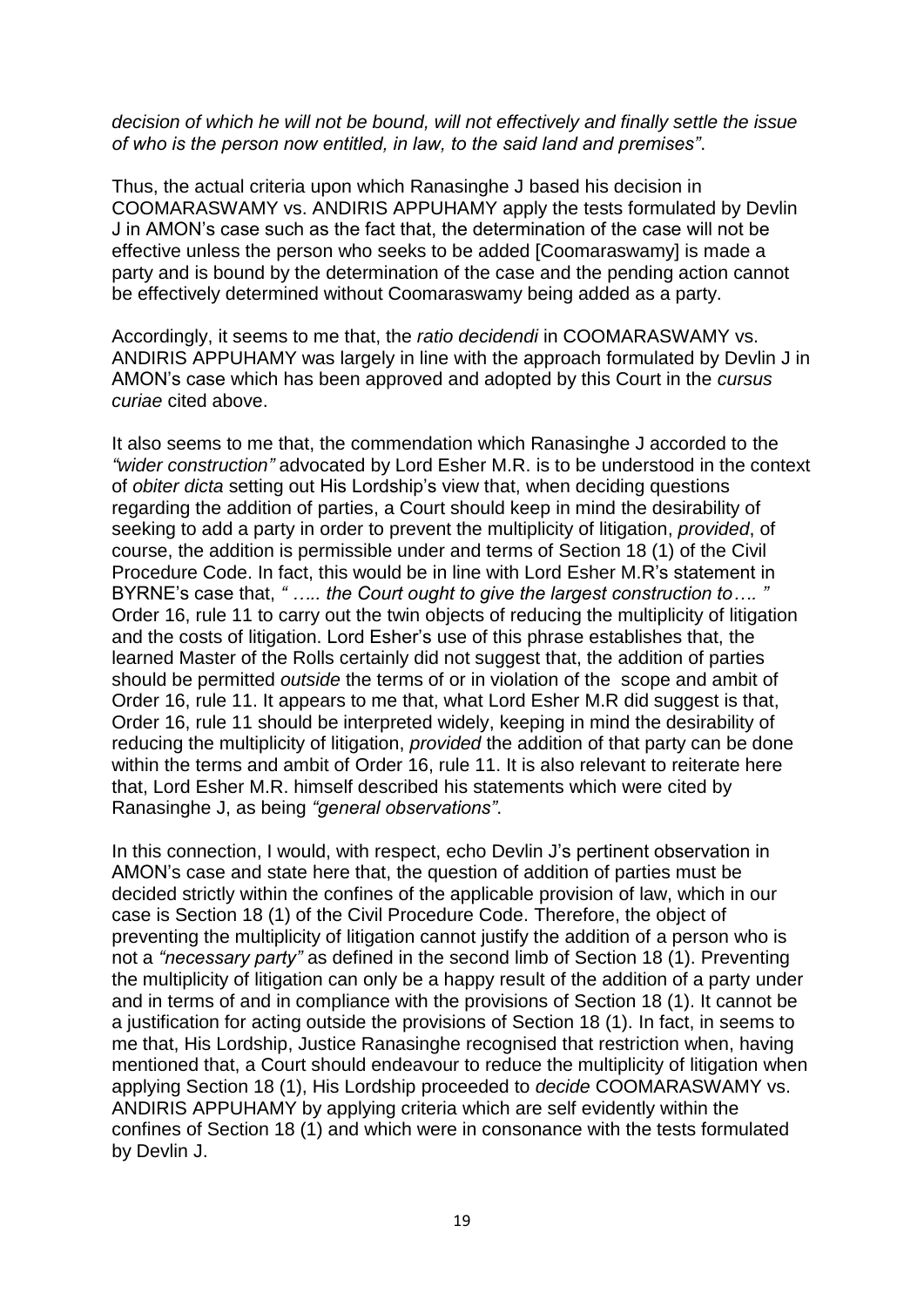In the subsequent Case of COLOMBO SHIPPING CO. LTD vs. CHIRAYU CLOTHING (PVT) LTD [1995 2 SLR 97], the Court of Appeal seemed to revert to something close to the *"narrower construction"* favoured by Lord Coleridge C.J and stated (at p.100) *" The words "all questions involved in that action" in the Section [18 (1)] circumscribe the power of Court to add or strike out a party to an action. The provisions of the Section were never intended to apply to a person against whom the plaintiff did not disclose a cause of action"*. However, it appears that, the decision of the Supreme Court in COOMARASWAMY vs. ANDIRIS APPUHAMY was not brought to the attention of the Court of Appeal.

Two months later, in DASSANAYAKE vs. PEOPLE"S BANK [1995 2 SLR 320], the same Bench of the Court of Appeal applied the decision in COOMARASWAMY vs. ANDIRIS APPUHAMY which had been relied on by the petitioner. Ranaraja J, with Silva J as he then was, agreeing, referred to COOMARASWAMY vs. ANDIRIS APPUHAMY and stated (at p.322) *"That judgment lays down the guidelines applicable to the addition of parties thus, `if a plaintiff can show that he cannot get effectual or complete relief unless the new party is joined or a defendant can show that he cannot effectually set up a defence which he desires to set up unless the new party is joined, the addition should be allowed."*."*.* It is evident that, the aforesaid two tests identified by Ranaraja J as having been laid down in COOMARASWAMY vs. ANDIRIS APPUHAMY, are in line with two of the aforesaid tests formulated by Devlin J in AMON's case.

Subsequently, in PERERA vs. LOKUGE [2000 3 SLR 200 at p.204], Bandaranayake J, as she then was, observed that, there are *"….. two strands of English decisions, labelled by Devlin J in., in AMON vs RAPAHEL TUCK AND SONS LTD as the "narrower construction" and the "wider construction."* ". Bandaranayake J went on to state that, the *"narrower construction"* is *"best reflected"* in the aforementioned words of Lord Coleridge C.J. in NORRIS vs. BEAZLEY and that, the *"wider construction"* is *"expounded"* in the aforementioned words of Lord Esher M.R. in BYRNE"s case. Bandaranayake J then stated that, in COOMARASWAMY vs. ANDIRIS APPUHAMY, the Supreme Court had endorsed the *"wider construction"* favoured by Lord Esher M.R in BYRNE"s case.

Subsequently, in FERNANDO vs. TENNAKOON [2010 2 SLR 22], Marsoof J also observed that, the *"narrower construction"* was stated by Lord Coleridge C.J. in NORRIS vs. BEAZLEY, the *"wider construction"* was set out by Lord Esher M.R. in BYRNE"s case and that, in COOMARASWAMY vs. ANDIRIS APPUHAMY the Supreme Court had endorsed the *"wider construction"* favoured by Lord Esher M.R, which had been followed in PERERA vs. LOKUGE. Accordingly, His Lordship, Justice Marsoof (at p.34) applied the "*wider construction expounded by Lord Esher"*.

However, an examination of the facts in PERERA vs. LOKUGE and FERNANDO vs. TENNAKOON show that, in both these cases, the party who was sought to be added was a person whose rights were affected by the reliefs sought by the original parties to the case or who was required to be bound by the determination of the case. Therefore, that person"s presence before the Court as a party was obviously necessary to enable the Court to effectually and completely adjudicate upon and settle all the questions involved in that action. Thus, it appears that, the circumstances in PERERA vs. LOKUGE and FERNANDO vs. TENNAKOON did not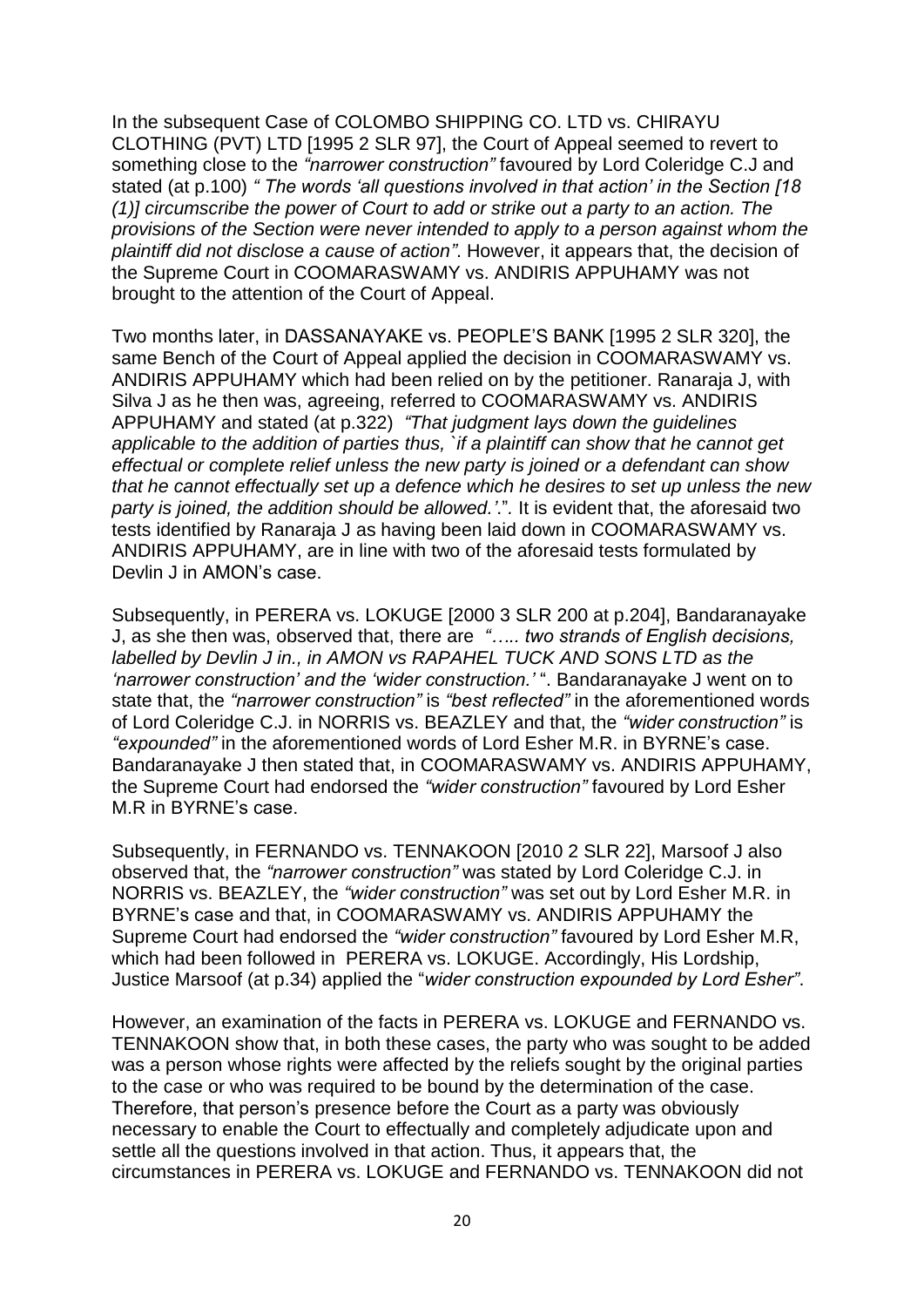require the learned Judges to extensively examine the nature, scope and effect of the decision in COOMARASWAMY vs. ANDIRIS APPUHAMY in the light of the aforesaid previous decisions of the Supreme Court which had established the *cursus curiae* referred to earlier. Similarly, the facts and circumstances in these two cases did not require the learned judges to examine the limitations placed on the so called *"wider construction"* by the words used in Section 18 (1) or to determine the actual extent of the so called *"wider construction".*

Thereafter, in the later case of SIYANERIS & CO.LTD vs. JAYASINGHE [2012 1 SLR 124], the Court of Appeal did not refer to COOMARASWAMY vs. ANDIRIS APPUHAMY. Instead, the Court of Appeal followed the decision in THE CHARTERED BANK vs. DE SILVA. Ekanayake J with Sisira De Abrew J agreeing, both learned Judges then in the Court of Appeal, held (at p.129-130), *"Perusal of the impugned order reveals that basis of learned Judge's conclusion is that the presence of party proposed to be added would become necessary to enable the Court to effectually and completely adjudicate the questions involved in the case. This appears to be the correct proposition of law and it is in construction with the provisions of Section 18 of the Civil Procedure Code and also the judicial pronouncements we have had in this regard. The decision in the case of the Chartered Bank v. De Silva would be of importance here….. Further per Sri Skandarajah, J at 137 :When an application is made under Section 18(1) to add a party what the Court ought to see is whether there is anything which cannot be determined owing to his absence or whether he will be prejudiced by his not being joined as a party.".*

In these circumstances, it appears to me that, upon a careful reading of the judgment of Ranasinghe J in the context of the decisions of this Court prior to COOMARASWAMY vs. ANDIRIS APPUHAMY and also the aforesaid later decisions of this Court and the Court of Appeal, the following principles may be extracted from COOMARASWAMY vs. ANDIRIS APPUHAMY and the later decisions:

- (i) The Supreme Court endorsed Lord Esher M.R."s view that, the *second* limb of Section 18 (1) of the Civil Procedure Code should be given the *"largest construction"* [to use the words of Lord Esher M.R.] and that, when deciding questions regarding the addition of parties, a Court should keep in mind the desirability of reducing the multiplicity of litigation by adding parties *provided*, of course, the addition is permissible under and terms of and within the ambit of Section 18 (1) of the Civil Procedure Code;
- (ii) The Supreme Court disapproved of Lord Coleridge C.J."s restrictive approach [which has been termed the *"narrower construction"*] that, the addition of parties should be allowed only where the plaintiff had a cause of action against the person sought to be added which had to be decided in the pending action itself;
- (iii) The Supreme Court did not set out the tests to be applied when determining whether a person should be added as a party under Section 18 (1);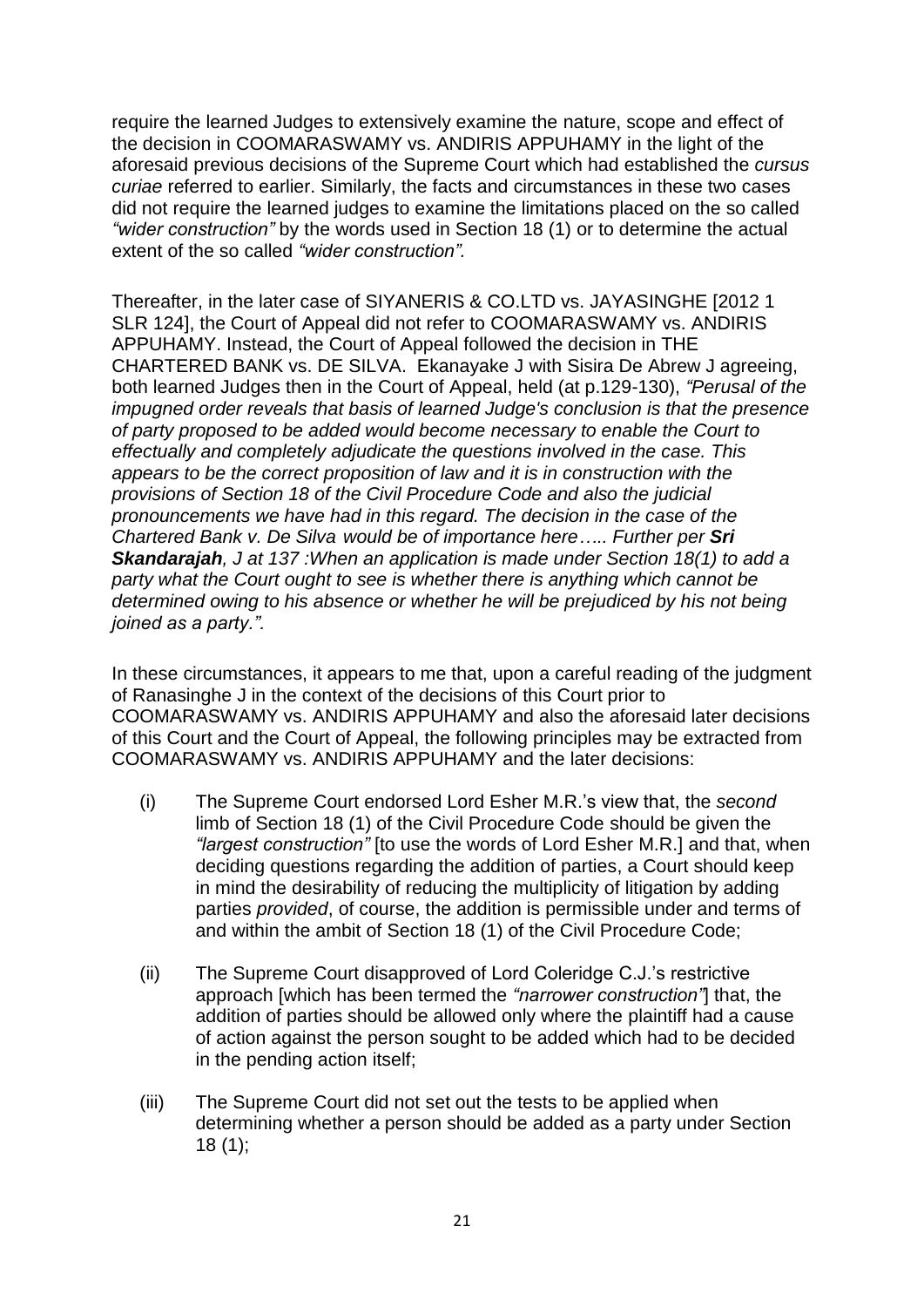- (iv) The Supreme Court held that, the tests referred to by Lord Esher M.R. in BYRNE"s case and MONTGOMERY"s case are relevant when determining whether a person should be added as a *"necessary party"* under the *second* limb of Section 18 (1) of the Civil Procedure Code;
- (v) However, the tests formulated by Devlin J in AMON"s case, which had been approved and applied by the Supreme Court in THE UNITED FIRE AND GENERAL INSURANCE CO., LTD vs. WEINMAN, PONNUTHURAI vs. JUHAR and THE CHARTERED BANK vs. DE SILVA, remain relevant and the Supreme Court did not disagree with or disapprove of these tests other than for approving of the manner in which Lord Denning M.R expanded these tests in GURTNER vs. CIRCUIT;

Since in COOMARASWAMY vs. ANDIRIS APPUHAMY, the Supreme Court endorsed Lord Esher M.R"s approach in BYRNE"s case and MONTGOMERY"s case, it is necessary to examine the words used by Lord Esher M.R. and extract the actual tests which Lord Esher M.R. formulated in these two cases, so that such tests can be applied when determining whether a person should be added as a *"necessary party"* under the second limb of Section 18 (1) of the Civil Procedure Code. Further, in order to ascertain whether the decision in COOMARASWAMY vs. ANDIRIS APPUHAMY affects the continuing validity of the tests formulated by Devlin J in AMON"S case which were approved and applied in the several decisions of this Court set out above, it is also necessary to see whether the tests that can be extracted from BYRNE"s case and MONTGOMERY"s case are at odds with the tests formulated by Devlin J in AMON's case.

In this connection, it is patently clear that, the object of reducing the multiplicity of litigation advocated by Lord Esher M.R. can only be a salutary result which may be achieved by permitting the addition of parties to a pending action, but is not a test which can be applied to determine whether a person should be added as a *"necessary party"* under and in terms of the second limb of Section 18 (1).

A perusal of Lord Esher"s judgments in BYRNE"s case and MONTGOMERY"s case show that, the actual tests formulated by the learned Master of the Rolls [at p. 666 of BYRNE"s case and at p.324 of MONTGOMERY"S case] are that, the addition of a party should be permitted *"whenever a Court can see in the transaction brought before it that the rights of one of the parties will or may be so affected that under the forms of law other actions may be brought in respect of that transaction"* and that, *"where there is one subject-matter out of which several disputes arise, all parties may be brought before the Court, and all those disputes may be determined at the same time"*. [emphasis added].

Lord Esher M.R"s aforesaid first statement is to the effect that, where the Orders sought in a pending action will affect the rights of one of the parties to that action in a manner that he will result in him having to institute a separate action against another person or where another person"s rights will be affected by the Orders sought in the pending action in a manner that will result in that person having to institute a separate action against one of the parties to the action, such person should be added as a party to the pending action. It is apparent that, in either of these circumstances, the addition of that person as a party to the pending action, will be in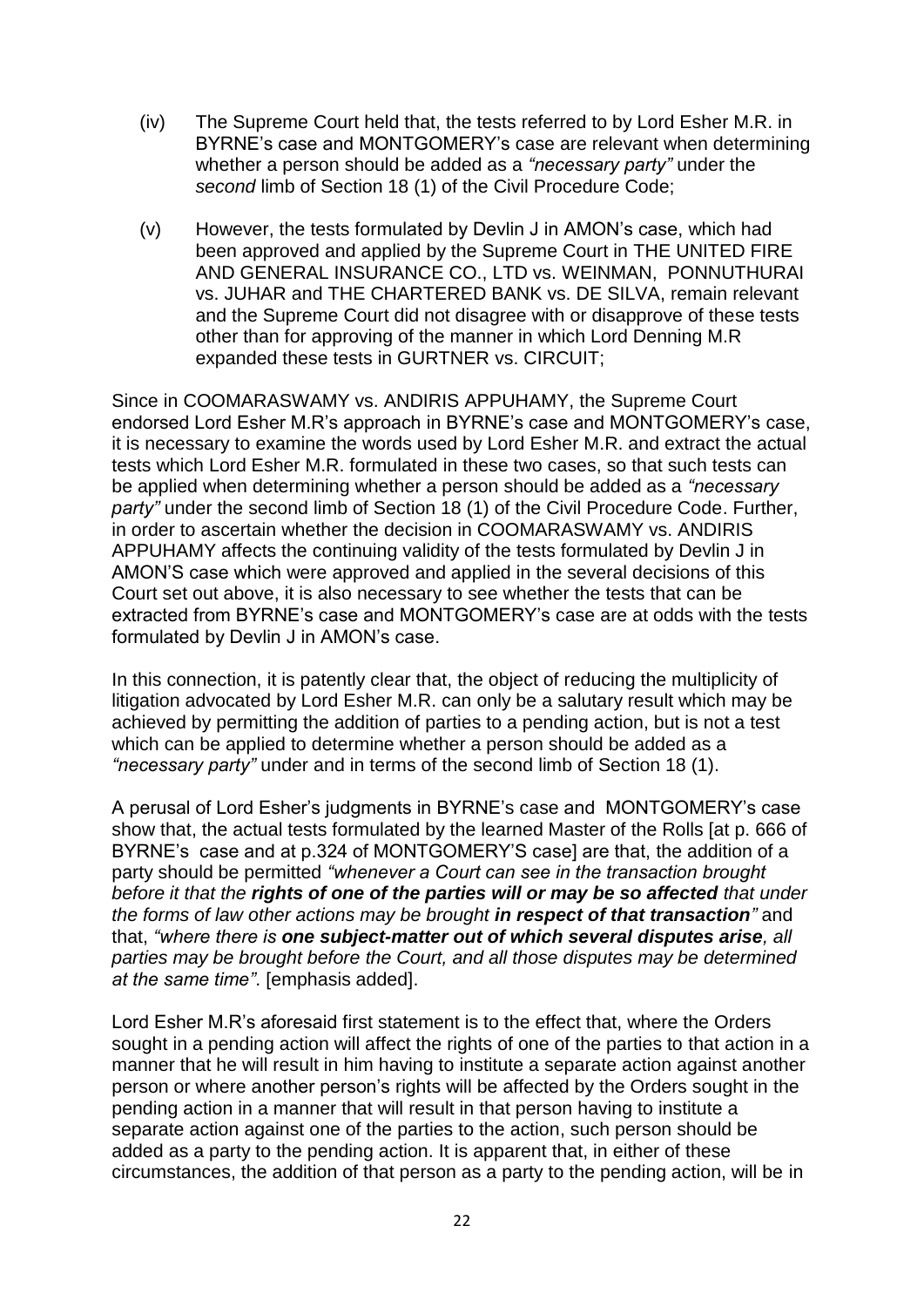line with the aforesaid tests formulated by Devlin J in AMON"s case since one of the parties to the pending action will be unable to get effectual and complete relief unless that person is added as a party or that person"s rights will be affected by the Orders made in the pending action.

Next, Lord Esher M.R"s aforesaid second statement that, the addition of a party should also be permitted where there is *"one subject-matter out of which several disputes arise"*, needs to be examined. It seems to me that, since any application of Section 18 (1) must remain within the express terms of that statutory provision, the use of the words *"all the questions involved in that action"* in Section 18 (1) will limit the addition of parties to only instances where the *"several disputes"* referred to by Lord Esher M.R, arise out of and are limited to the specific *"questions involved in that action"*, as stipulated by Section 18 (1). In fact, since Lord Esher M.R himself recognised that the addition of parties must be done within the terms of Order 16, rule 11, when His Lordship referred to the desirability that a Court should give *"the largest construction"* to Order 16, rule 11 when deciding questions regarding the addition of parties, it cannot be correctly said that, Lord Esher M.R words were meant to justify adding parties whose presence before the Court is not *"necessary"* in order to enable the Court to *"effectually and completely adjudicate upon and settle the questions involved in that action"*, as specified in Section 18 (1). Therefore, as a result of the confines imposed by Section 18 (1), the addition of a person who has a *"dispute"* [in the words of Lord Esher M.R.] is permissible only if that *"dispute"* is such that, the questions involved in the **pending action** cannot be determined unless the person who has such *"dispute"* is added as a party to the pending action or the determination of the **pending action** will not be effective unless he is added to the pending action. Accordingly, it appears to me that, the second test mentioned by Lord Esher M.R when applied in terms of Section 18 (1) of the Civil Procedure Code, is also in line with the aforesaid tests formulated by Devlin J in AMON"s case.

Thus, it seems to be me that, the actual tests mentioned by Lord Esher M.R. are not dissimilar to or appreciably wider than the aforesaid tests formulated by Devlin J in AMON"s case, which were approved and applied in the several decisions of this Court set out above, and which were expanded by the inclusion of the additional criterion [of a `pecuniary interest' or `commercial interest'] identified by Lord Denning M.R. in GURTNER vs. CIRCUIT. There is no apparent conflict between the tests referred to by Lord Esher M.R and those formulated by Devlin J in AMON"s case, as expanded by Lord Denning M.R. in GURTNER vs. CIRCUIT.

As stated earlier, it is clear that, the aforesaid tests formulated by Devlin J in AMON"s case, which have been approved and applied by the several decisions of this Court set out above, and which were expanded by Lord Denning M.R in the aforesaid manner in GURTNER vs. CIRCUIT, remain relevant and are unaffected by the decision in COOMARASWAMY vs. ANDIRIS APPUHAMY. If, for purposes of convenience and ready reference, I am to venture to extract from

the aforesaid previous decisions of our Courts, including the decision in COOMARASWAMY vs. ANDIRIS APPUHAMY, the approach and the tests which may be used when determining the question of whether a person should be added as a party under and in terms of the Section 18 (1) of the Civil Procedure Code: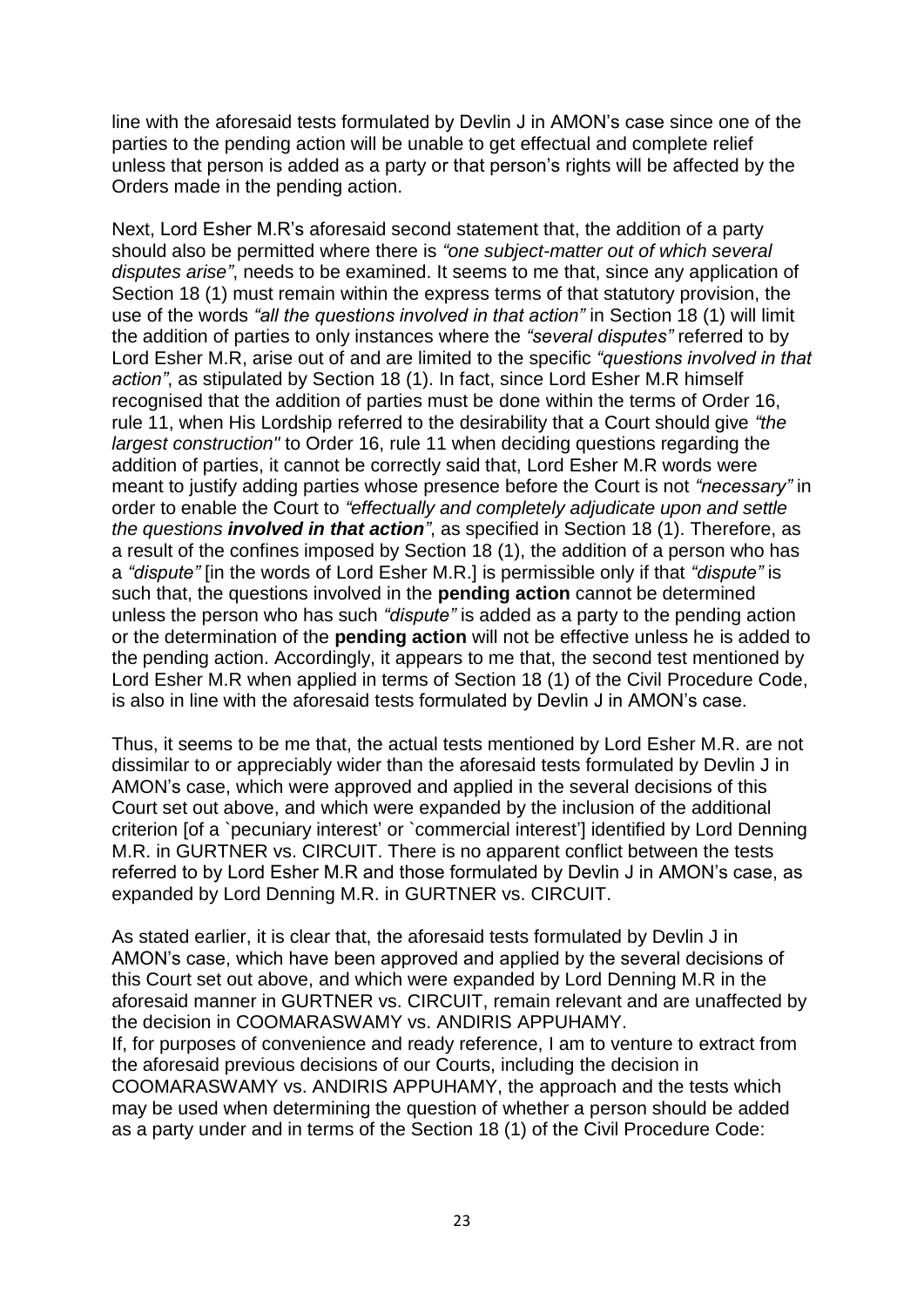- (1) A Court should keep in mind the desirability of reducing the multiplicity of litigation and, therefore, interpret Section 18 (1) widely;
- (2) However, the object of preventing the multiplicity of litigation does not justify the addition of a party if the addition is not permitted by the words used in Section 18 (1);
- (3) In terms of the *first* limb of Section 18 (1), a person who must be added because he is a party *"who ought to have been joined, whether a plaintiff or defendant"*, will be a person who should have been named as a plaintiff in terms of Section 11 of the Civil Procedure Code or who should have been named as a defendant in terms of Section 14 of the Civil Procedure Code;
- (4) In terms of the *second* limb of Section 18 (1), a person who should be added because he is a *"necessary party"*, is a person whose presence before the Court is necessary in order to enable the Court to, effectually and completely, adjudicate upon and settle all the questions involved in the pending action;
- (5) Accordingly, a person will be a *"necessary party"* if he will be bound by the determination of the pending action;
- (6) Similarly, a person will be a *"necessary party"* if the determination of the pending action will affect his legal rights;
- (7) Further, a person will be a *"necessary party"*, in appropriate circumstances, if the determination of the pending action will affect his pecuniary interests or commercial interests;
- (8) A person who is not bound by the determination of a pending action or whose legal rights, pecuniary interests or commercial interests are not affected by the Orders sought in that action may, nevertheless, be added as a *"necessary party"*, if his presence before the Court as a party to that action (and *not* merely as a witness) is required to, effectually and completely, adjudicate upon and settle all the questions involved in that action. For example, to enable one of the parties to effectually and completely establish their case or to effectually and completely obtain the reliefs they seek in the action;
- (9) Unless one or more of the circumstances described above exist, a person should not be added to a pending action upon a claim that he is a *"necessary party"* merely because one of the parties to that pending action has a separate dispute with or claim against him or merely because he has a separate dispute with or claim against one of the parties to that action;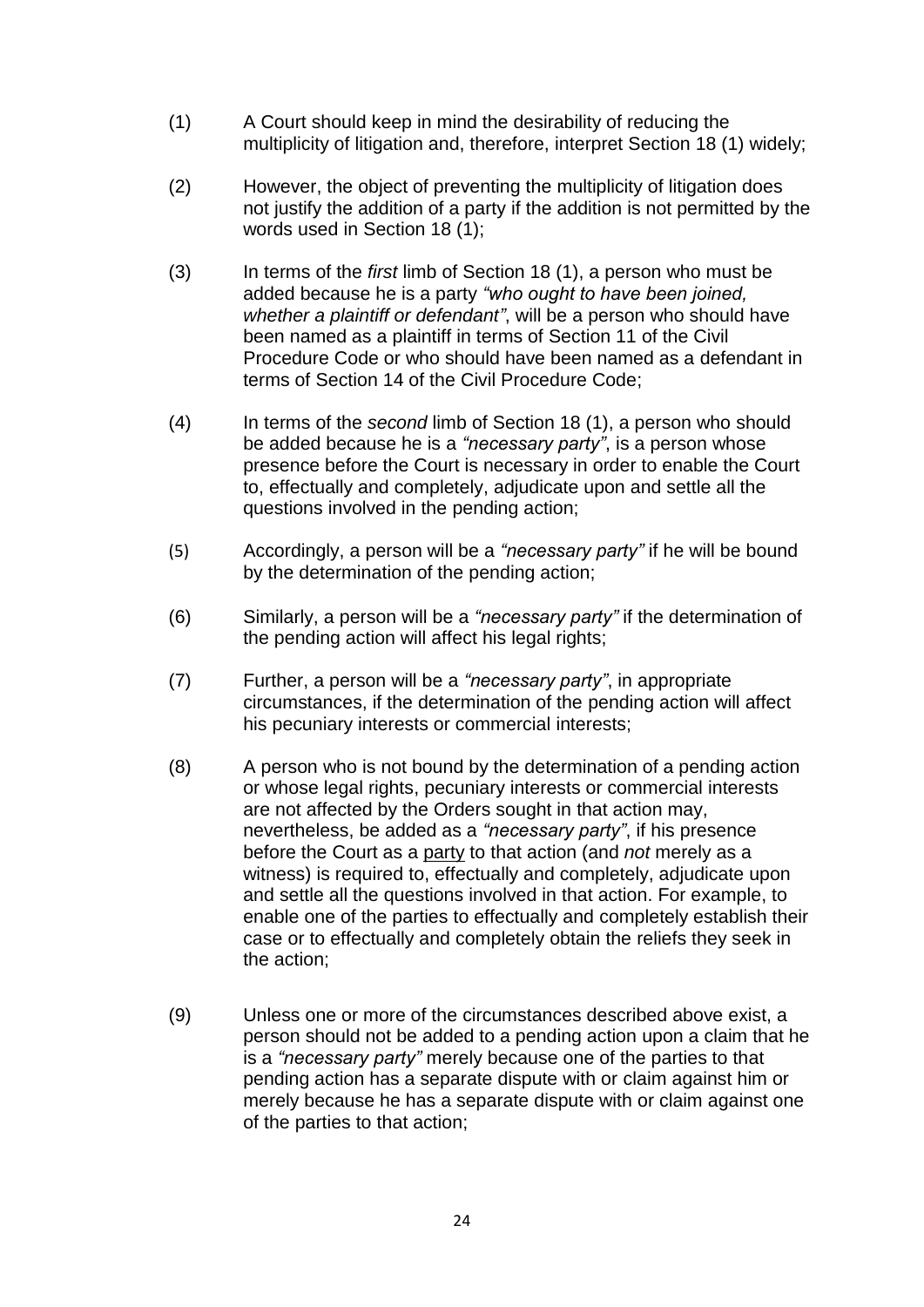(10) A person is not a *"necessary party"* merely because he has relevant evidence to give or because he is interested in and wishes to involve himself in the correct solution of the case or because he wishes to be heard in the case or to assist a party to the case.

I have attempted to set out, what seems to me to be, the appropriate approach and tests to be used when determining whether a party should be added under and in terms of Section 18 (1) of the Civil Procedure Code. This not intended to be a complete list of guidelines and every case will turn on its own facts. It should also be mentioned here that, while a Court must keep in mind the desirability of forestalling the multiplicity of litigation and not hesitate to add persons where the Court is satisfied that, such persons are *"necessary parties"* as contemplated by Section 18 (1), it should also be remembered that, the plaintiff is usually *dominus litis* and should not be made to contend with additional parties who do not fall within the scope of Section 18 (1). Further, it is prudent to keep in mind that, the addition of parties who are not *"necessary parties"* as contemplated by Section 18 (1), is likely to cause needless delay, expense and inconvenience.

I must now examine the defendants" application to add Golden Key and Kotelawela and determine whether the defendants were entitled to add these parties in terms of Section 18 (1) and the tests which have been identified.

In this connection, the plaintiff's cause of action against the defendants is simply for the recovery of the monies lent to the  $1<sup>st</sup>$  defendant, the repayment of which has been guaranteed by the  $2^{nd}$  to  $5^{th}$  defendants. The defendants have not made a claim in reconvention against the plaintiff. A perusal of the plaint and the answer establish that, the transaction which is held out to be the subject matter of the present action is between the plaintiff on the one part and the defendants on the other part.

The defendants do not suggest that, Golden Key is a party *"who ought to have been joined"* under the first limb of Section 18 (1) since it not claimed that Golden Key has any right of relief against either party and no relief is claimed by either party against Golden Key in the present action.

However, the defendants' claim is that they are entitled to add Golden Key as a *"necessary party"* under the second limb of Section 18 (1), on the basis of the defendants" allegations, which were set out earlier.

But, it is evident that, all these alleged grievances claimed by the defendants, constitute disputes the defendants may have with Golden Key. They are independent of the subject matter of the dispute between the plaintiff and the defendants in the present action. The plaintiff"s claim against the defendants and the any claim the defendants may have against Golden Key are not intertwined or inextricably linked in a manner that they must all be determined in the present action. The plaintiff"s claim against the defendants and any claim the defendants may have against Golden Key can be pursued and determined separately.

Next, the determination in the present action – which can either be that, the plaintiff is entitled to judgment and decree against the defendants or that, the plaintiff's action is dismissed - cannot bind Golden Key in any way. In this connection, it is relevant to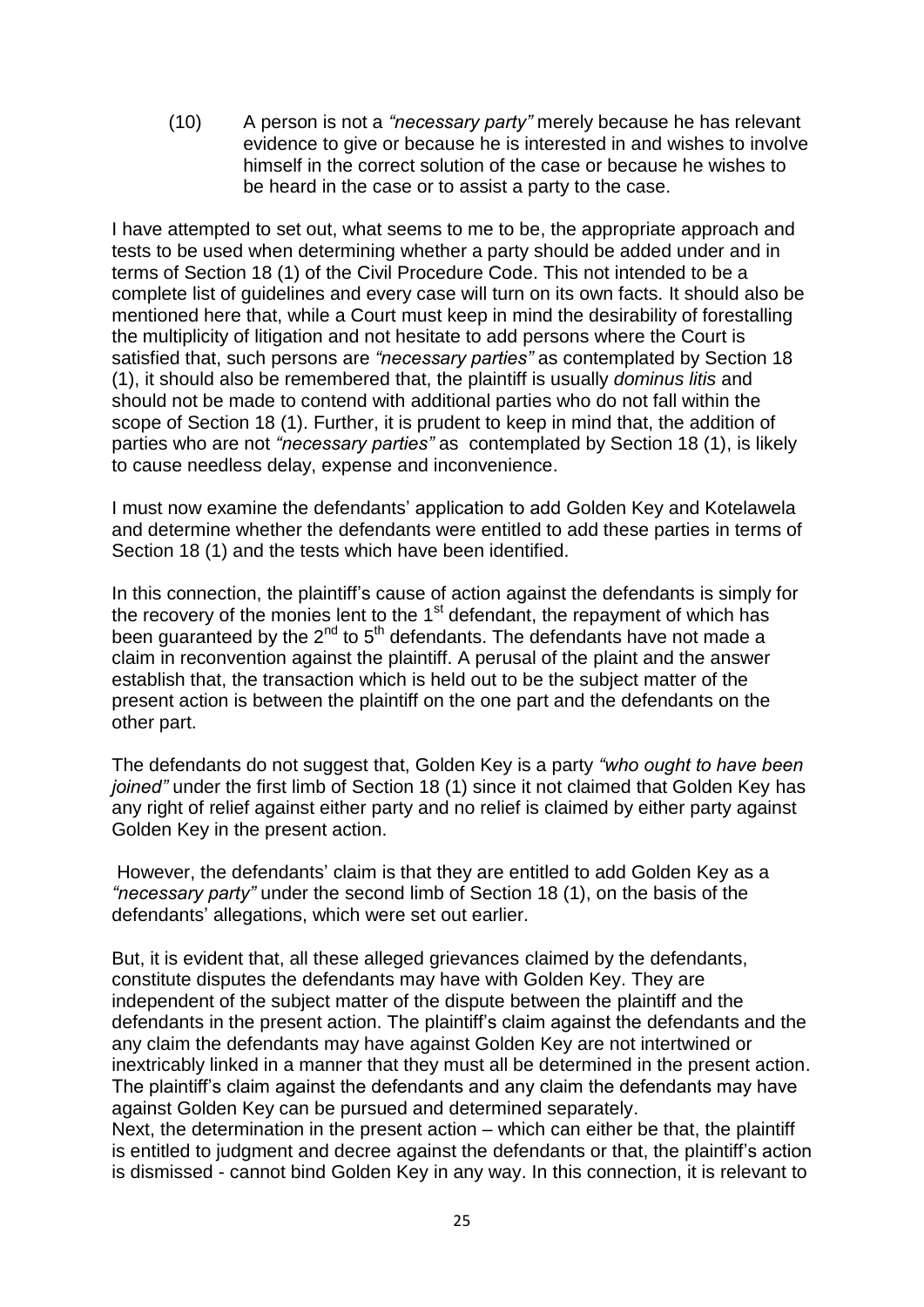mention that, there is no prayer in either the plaint or answer which makes any reference to Golden Key. Further, the determination of the present action will only entail deciding the plaintiff"s claim against the defendants and will not affect the rights of Golden Key. Also, it is clear that, all the reliefs prayed for by both the plaintiff and the defendants can be effectively and completely granted without Golden Key being added as a party

The only remaining consideration is whether the defendants (who wish to add Golden Key) will be unable to establish their defence unless Golden Key is added as a party. In that regard, it is evident from the averments in the defendants' answer and petition that, any alleged facts or circumstances which the defendants wish to urge with regard to transactions with Golden Key can be established by summoning witnesses who worked at Golden Key to give evidence and by producing documents through an appropriate witness who has custody of those documents. Thus, Golden Key (or its successors) will, at most, be required to provide one or more witnesses and the addition of Golden Key as a party to the present action, is not required.

For the aforesaid reasons, it is apparent, that the presence of Golden Key as a party to the present action is not *"necessary"* to enable the Court to, effectually and completely, adjudicate upon and determine the present action. Thus, it is evident that, Golden Key cannot be regarded as a party "*who ought to have been joined"* or as a *"necessary party*, under and in terms of Section 18 (1) of the Civil Procedure Code.

With regard to Kotelawela, he is sought to be added as the alleged *"alter ego"* of Golden Key. Even if that were so, the aforesaid determination that, Golden Key cannot be added as a party under and in terms of Section 18 (1) of the Civil Procedure Code, results in the same conclusion being reached with regard to the proposed addition of Kotelawela as a party, too.

Accordingly, I hold that, the learned High Court Judge correctly interpreted and applied Section 18 (1) of the Civil Procedure Code. The first question of law is answered in the negative.

The second question of law asks whether the learned High Court Judge erred by failing to consider the effect of Section 34 (3) of the Civil Procedure Code. However, the defendants did not make any averments based on Section 34 (3) in their petition in the High Court praying that Golden Key and Kotelawela be added as parties. They also did not make any submissions in that regard in the High Court. Their petition to this Court does not refer to Section 34 (3). The defendants have not explained the basis on which they urge that, the learned High Court Judge erred.

In any event, the cause of action claimed by the plaintiff against the defendants and any cause of action the plaintiff may have against Golden Key upon the letter of undertaking marked **"Q1"**, are separate and can be claimed in two separate actions. Section 34 does not prohibit that. As Lord Moulton observed in the Privy Council in PALANIAPPA vs. SAMINATHAN [17 NLR 56 at p.60], Section 34 *"….. is directed to securing the exhaustion of the relief in respect of a cause of action, and not to the inclusion in one and the same action of different causes of action, even though they arise from the same transactions.* Similarly, in KANDIAH vs. KANDASAMY [73 NLR